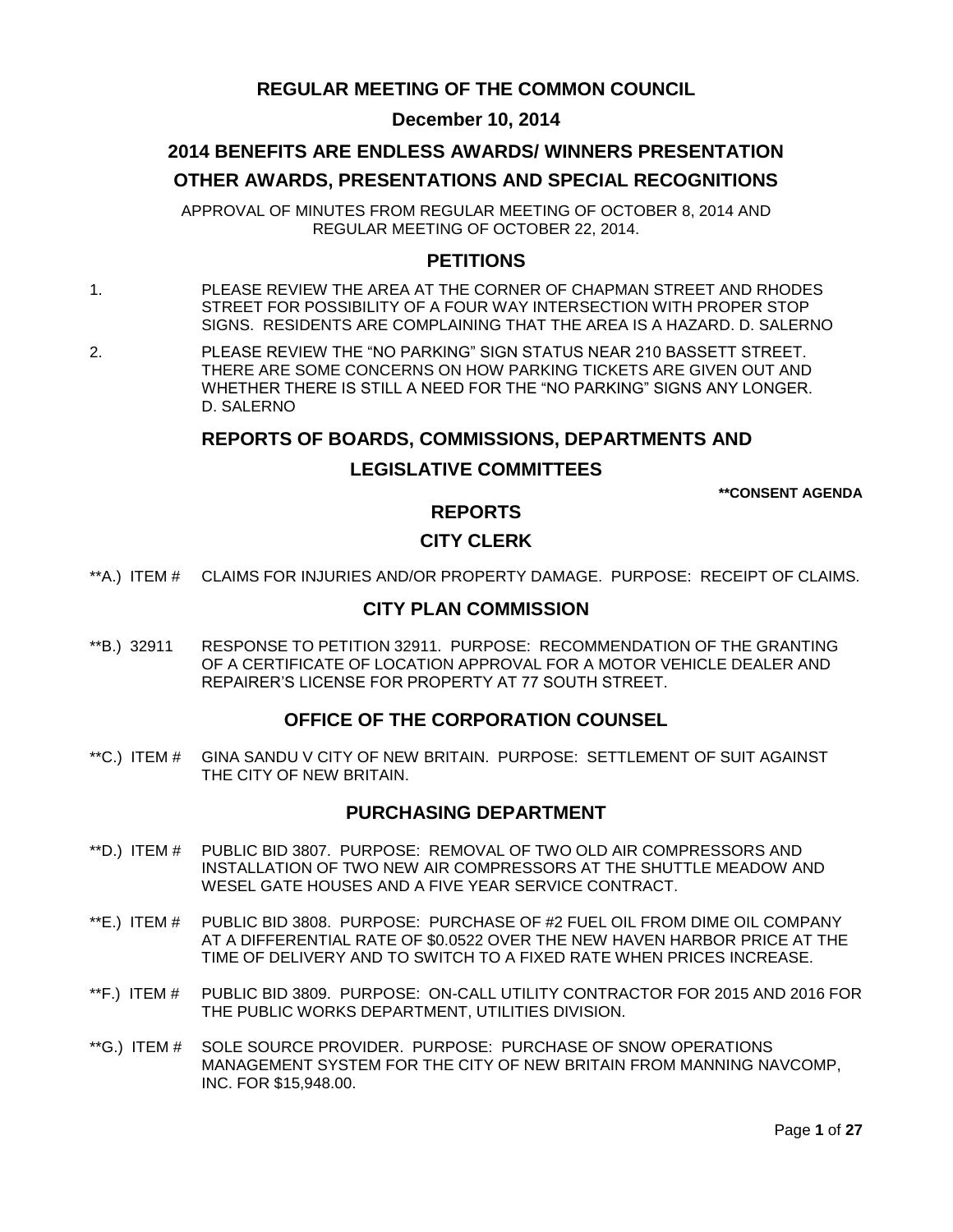- \*\*H.) ITEM # PROFESSIONAL SERVICES. PURPOSE: CITY TO ENTER INTO CONTRACT WITH QUALITY DATA SERVICE, INC. FOR \$353,498.00 FOR NEW ASSESSOR AND TAX COLLECTOR SOFTWARE SYSTEM, ANNUAL SOFTWARE SUPPORT AND SERVICES AND WEB HOSTING.
- \*\*I.) ITEM # COOPERATIVE PURCHASING. PURPOSE: REPLACE AND UPGRADE HEATING AND AIR CONDITIONING CONTROL SYSTEM AT CITY HALL FOR THE PUBLIC WORKS DEPARTMENT, PROPERTY MANAGEMENT DIVISION.
- \*\*J.) ITEM # ON-CALL ENGINEERING SERVICES. PURPOSE: FUSS & O'NEILL TO CREATE CONCEPT DESIGNS AND BID SPECIFICATIONS FOR STREETSCAPES IMPROVEMENT PROJECT, PHASE IV.
- \*\*K.) ITEM # ON-CALL ENGINEERING SERVICES. PURPOSE: FUSS & O'NEILL TO CREATE CONCEPT DESIGNS, ESTIMATE COSTS AND CREATE BID SPECIFICATIONS FOR STREETSCAPE IMPROVEMENT PROJECT, PHASE V.
- \*\*L.) ITEM # SOLE SOURCE PURCHASING. PURPOSE: PURCHASE TASER CARTRIDGES AND TASER BATTERIES FROM TASER INTERNATIONAL FOR \$14,497.50 FOR THE NEW BRITAIN POLICE DEPARTMENT.
- \*\*M.) ITEM # SOLE SOURCE PURCHASING. PURPOSE: PURCHASE OF MARKING CARTRIDGES OF VARIOUS COLORS FOR PISTOLS AND RIFLES AND FRANGIBLE CARTRIDGES FROM DEDHAM SPORTSMAN CENTER/AA POLICE SUPPLY FOR \$2,653.00 FOR THE NEW BRITAIN POLICE DEPARTMENT.
- \*\*N.) ITEM # COOPERATIVE PURCHASING. PURPOSE: PURCHASE OF RIFLE, SHOTGUN AND PISTOL AMMUNITION FROM JUREK BROTHERS, INC. FOR \$33,145.95 FOR THE NEW BRITAIN POLICE DEPARTMENT.
- \*\*O.) ITEM # COOPERATIVE PURCHASING. PURPOSE: PURCHASE OF RIFLE AND PISTOL AMMUNITION FROM EAGLE POINT GUN/TJ MORRIS & SON FOR \$19,289.79 FOR THE NEW BRITAIN POLICE DEPARTMENT.
- \*\*P.) ITEM # SOLE SOURCE PURCHASING. PURPOSE: PURCHASE OF SMOKE GRENADES, DOOR LOCK BREACHERS AND RIOT CONTROL SPRAY FROM WITMER PUBLIC SAFETY GROUP, INC. FOR \$6,731.51 FOR THE NEW BRITAIN POLICE DEPARTMENT.

### **DEPARTMENT OF HEALTH AND BUILDING SERVICES**

\*\*Q.) 32928 RESPONSE TO PETITION 32928. PURPOSE: INSPECTION OF PROPERTIES LOCATED AT 288 & 292 MONROE STREET AND 110 VANCE STREET.

### **TAX DEPARTMENT**

\*\*R.) ITEM # TAX ABATEMENTS, CORRECTIONS AND REFUNDS

### **REPORTS RETURNED FROM COMMITTEE**

#### **ADMINISTRATION, FINANCE AND LAW**

\*\*S.) 32925 RESPONSE TO RESOLUTION 32925. PURPOSE: RECOMMENDATION TO AMEND CODE OF ORDINANCES, SEC. 3-11, SIGNS ON PUBLIC PROPERTY, TO PROVIDE FOR EXCEPTIONS.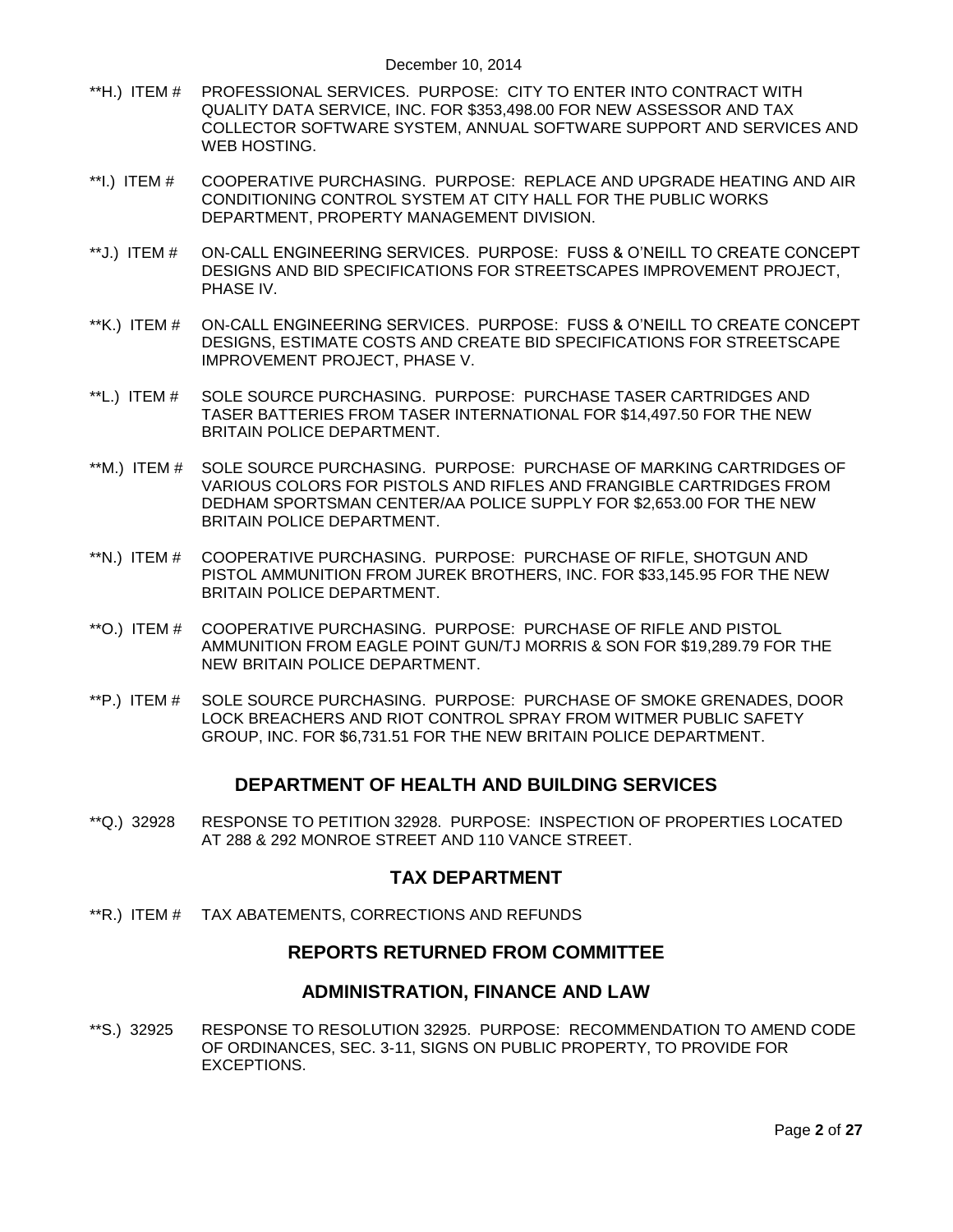## **COMMITTEE ON PLANNING, ZONING AND HOUSING**

- \*\*T.) 32911 RESPONSE TO PETITION 32911. PURPOSE: RECOMMENDATION FOR GRANTING OF CERTIFICATE OF LOCATION APPROVAL TO ALLOW A MOTOR VEHICLE GENERAL REPAIRER'S AND DEALER'S LICENSE FOR PROPERTY AT 77 SOUTH STREET.
- \*\*U.) 32924 RESPONSE TO PETITION 32924. PURPOSE: RECOMMENDATION OF THE PURCHASE AND SALE AGREEMENT FOR 48 PROSPECT STREET.
- \*\*V.) 32926 RESPONSE TO RESOLUTION 32926. PURPOSE: RECOMMENDATION OF THE PURCHASE AND SALE AGREEMENT FOR 12 GILBERT STREET.
- \*\*W.) 32927 RESPONSE TO RESOLUTION 32927. PURPOSE: RECOMMENDATION OF THE PURCHASE AND SALE AGREEMENT FOR 14 GILBERT STREET.

### **RESOLUTIONS RETURNED FROM COMMITTEE**

- 1.) 32925 AMEND CODE OF ORDINANCES. PURPOSE: AMENDMENT TO SEC. 3-11 OF THE CODE OF ORDINANCES REGARDING SIGNS ON PUBLIC PROPERTY. C. CARLOZZI, JR., D. DEFRONZO, E. SANCHEZ, M. TRUEWORTHY
- 2.) 32924 CONVEYANCE OF PROPERTY. PURPOSE: PURCHASE AND SALE AGREEMENT WITH PETER LEMNOTIS OF POPCO LLC FOR THE PROPERTY AT 48 PROSPECT STREET. M. TRUEWORTHY
- 3.) 32926 CONVEYANCE OF PROPERTY. PURPOSE: PURCHASE AND SALE AGREEMENT WITH NEIGHBORHOOD HOUSING SERVICES OF NEW BRITAIN FOR PROPERTY AT 12 GILBERT STREET. S. BIELINSKI, T. COLLINS, W. PABON, J. GIANTONIO
- 4.) 32927 CONVEYANCE OF PROPERTY. PURPOSE: PURCHASE AND SALE AGREEMENT WITH NEIGHBORHOOD HOUSING SERVICES OF NEW BRITAIN FOR PROPERTY AT 14 GILBERT STREET. S. BIELINSKI, T. COLLINS, W. PABON, J. GIANTONIO

## **NEW RESOLUTIONS**

- 5.) ITEM # SEASONS GREETINGS. ALL MEMBERS OF THE COMMON COUNCIL
- 6.) ITEM # BEAVER STREET RECONSTRUCTION PROJECT NO 88-174. PURPOSE: ENVIRONMENTAL LAND USE RESTRICTION FOR THE PROPERTY FORMERLY KNOWN AS 246 BEAVER STREET. C. CARLOZZI, JR., E. MAGNUSZEWSKI, D. NAPLES, E. SANCHEZ
- 7.) ITEM # NEW BRITAIN BIKE TRAILS TO HARTFORD CTFASTRAK BUSWAY GRANT. PURPOSE: ASSIST IN THE CONNECTION OF A.W. STANLEY PARK, STANLEY QUARTER PARK, WALNUT HILL PARK AND WILLOW BROOK PARK TO CTFASTRAK FOR RECREATIONAL AND LEISURE PURPOSES. S. BLACK, D. DEFRONZO, J. GIANTONIO, E. MAGNUSZEWSKI, D. SALERNO
- 8.) ITEM # LOCAL 871 NEW BRITAIN FEDERATION OF TEACHERS. PURPOSE: APPROVAL OF AGREEMENT BETWEEN THE CITY OF NEW BRITAIN AND LOCAL 871. W. PABON, J. GIANTONIO, D. SALERNO, E. SANCHEZ
- 9.) ITEM # GRANT FUNDED PERSONNEL PERFORM SERVICES WITHIN THE HEALTH DEPARTMENT. PURPOSE: MINIMIZING THE RISK OF SEXUALLY TRANSMITTED DISEASES THROUGH AWARENESS, IDENTIFICATION, TREATMENT AND INTERVENTION. A. PLATOSZ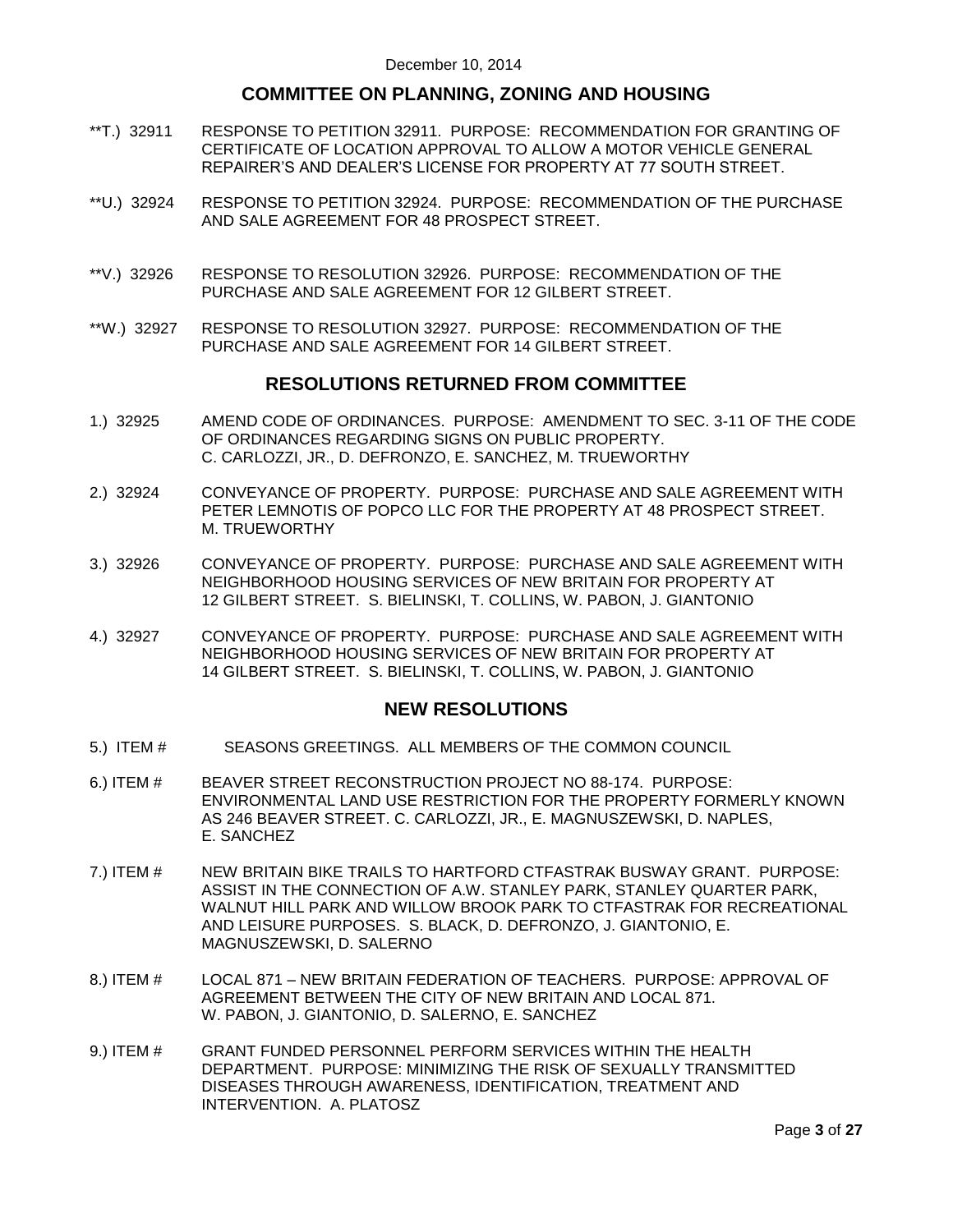- 10.) ITEM # OBESITY IN SCHOOL AGED CHILDRED. PURPOSE: AGREEMENT FOR SERVICES WITH UCONN CENTER FOR PUBLIC HEALTH AND HEALTH POLICY FOR DATA ANALYSIS SERVICES. A. PLATOSZ
- 11.) ITEM # JOINT FUNDING AGREEMENT WITH THE U.S. DEPARTMENT OF INTERIORS. PURPOSE: WATER RESOURCES INVESTIGATION, INCLUDING COLLECTION AND ANALYSIS OF SURFACE WATER DATA AT THE STREAM-GAGING STATION LOCATED IN BURLINGTON. A. PLATOSZ
- 12.) ITEM # CONVEYANCE OF PROPERTY. PURPOSE: PURCHASE AND SALE AGREEMENT WITH RAYMOND J. AKOURY, COMMERCIAL DESIGN BUILDERS, LLC, FOR 57 COURT STREET. M. TRUEWORTHY
- 13.) ITEM # COVANTA BRISTOL, INC. PURPOSE: SETTLEMENT AGREEMENT FOR DAMAGES ASSOCIATED WITH THE 2014 TURBINE-GENERATOR OUTAGE AT THE BRISTOL RESOURCE RECOVERY FACILITY OPERATED BY COVANTA. C. CARLOZZI, JR., E. MAGNUSZEWSKI, D. NAPLES, E. SANCHEZ

### **UNFINISHED BUSINESS**

- 32554 RESOLUTION RE: APPROVAL OF AGREEMENT BETWEEN THE CITY OF NEW BRITAIN AND LOCAL 1186. TABLED 11/13/2013
- 32697 REPORT OF PURCHASING DEPT. RE: ON CALL ENGINEERING SERVICES LANDFILL AND RECYCLING CENTER COMPLIANCE MONITORING – PUBLIC WORKS DEPT. TABLED 04/23/2014
- 32767 RESOLUTION RE: FISCAL YEAR 2015 COMMUNITY SERVICES BUDGET AMENDMENTS. TABLED 06/11/2014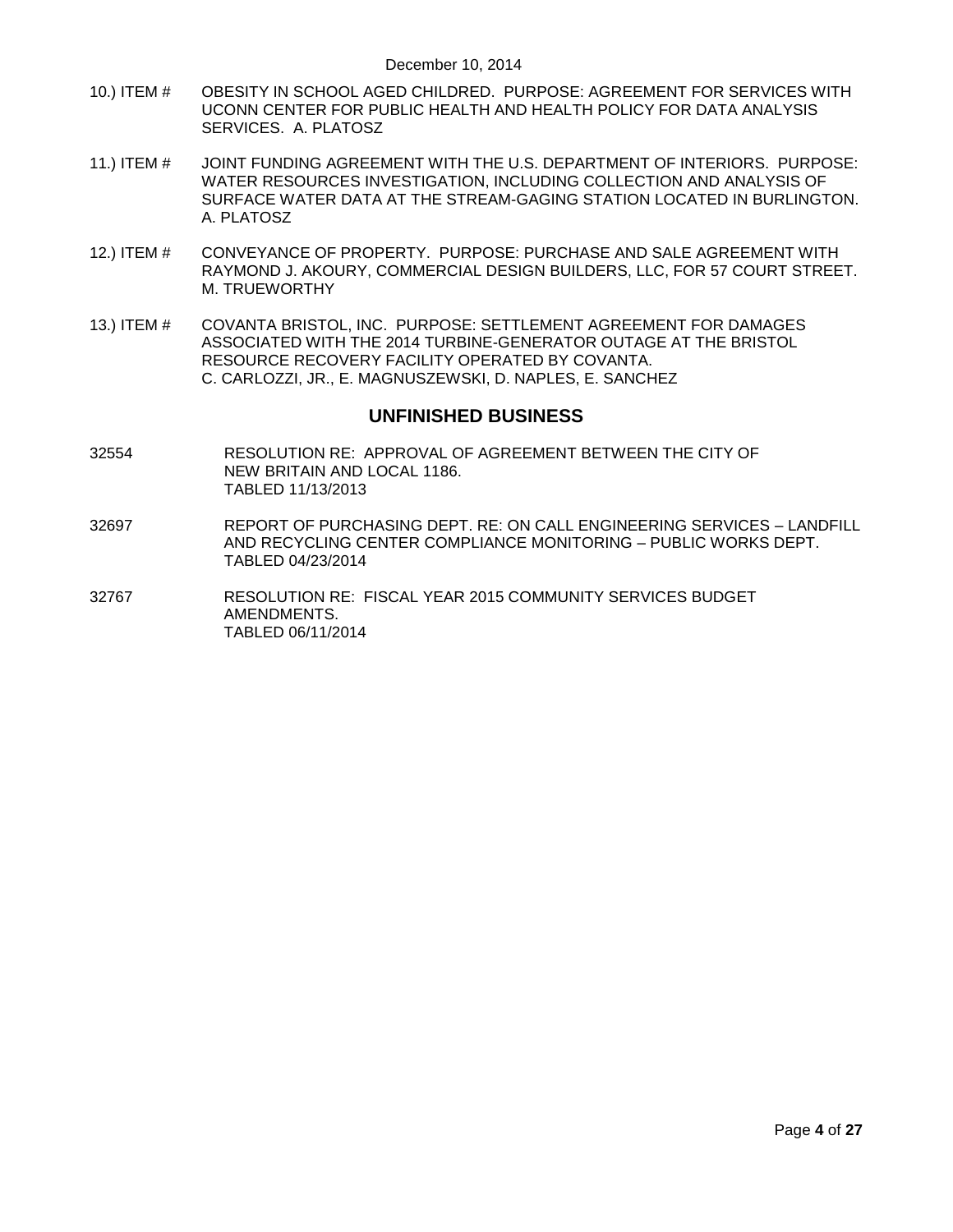## **REGULAR MEETING OF THE COMMON COUNCIL**

## **December 10, 2014**

# **2014 BENEFITS ARE ENDLESS AWARDS/ WINNERS PRESENTATION OTHER AWARDS, PRESENTATIONS AND SPECIAL RECOGNITIONS**

APPROVAL OF MINUTES FROM REGULAR MEETING OF OCTOBER 8, 2014 AND REGULAR MEETING OF OCTOBER 22, 2014.

## **PETITIONS**

- 1. PLEASE REVIEW THE AREA AT THE CORNER OF CHAPMAN STREET AND RHODES STREET FOR POSSIBILITY OF A FOUR WAY INTERSECTION WITH PROPER STOP SIGNS. RESIDENTS ARE COMPLAINING THAT THE AREA IS A HAZARD. D. SALERNO
- 2. PLEASE REVIEW THE "NO PARKING" SIGN STATUS NEAR 210 BASSETT STREET. THERE ARE SOME CONCERNS ON HOW PARKING TICKETS ARE GIVEN OUT AND WHETHER THERE IS STILL A NEED FOR THE "NO PARKING" SIGNS ANY LONGER. D. SALERNO

## **REPORTS OF BOARDS, COMMISSIONS, DEPARTMENTS AND**

## **LEGISLATIVE COMMITTEES**

**\*\*CONSENT AGENDA**

## **REPORTS**

## **CITY CLERK**

#### **\*\*A.) ITEM # CLAIMS FOR INJURIES AND/OR PROPERTY DAMAGE. PURPOSE: RECEIPT OF CLAIMS.**

#### REPORT OF: CITY CLERK

To Her Honor, the Mayor, and the Common Council of the City of New Britain: the undersigned beg leave to report the following:

ITEM #:

RE: CLAIMS FOR INJURIES AND/OR PROPERTY DAMAGE

#### CLAIMANTS NAME

Clark Sr., Ricky N. Jones, Timothy L. Lopez, Brian Michael

> Mark H. Bernacki City Clerk

## **CITY PLAN COMMISSION**

#### **\*\*B.) 32911 RESPONSE TO PETITION 32911. PURPOSE: RECOMMENDATION OF THE GRANTING OF A CERTIFICATE OF LOCATION APPROVAL FOR A MOTOR VEHICLE DEALER AND REPAIRER'S LICENSE FOR PROPERTY AT 77 SOUTH STREET.**

#### REPORT OF: CITY PLAN COMMISSION

To Her Honor, the Mayor, and the Common Council of the City of New Britain: the undersigned beg leave to report the following:

ITEM #32911<br>APPLICANT: Anthony J. Downar for Village Motors II, LLC ADDRESS: 77 South Street ZONE: I-2 (General Industry)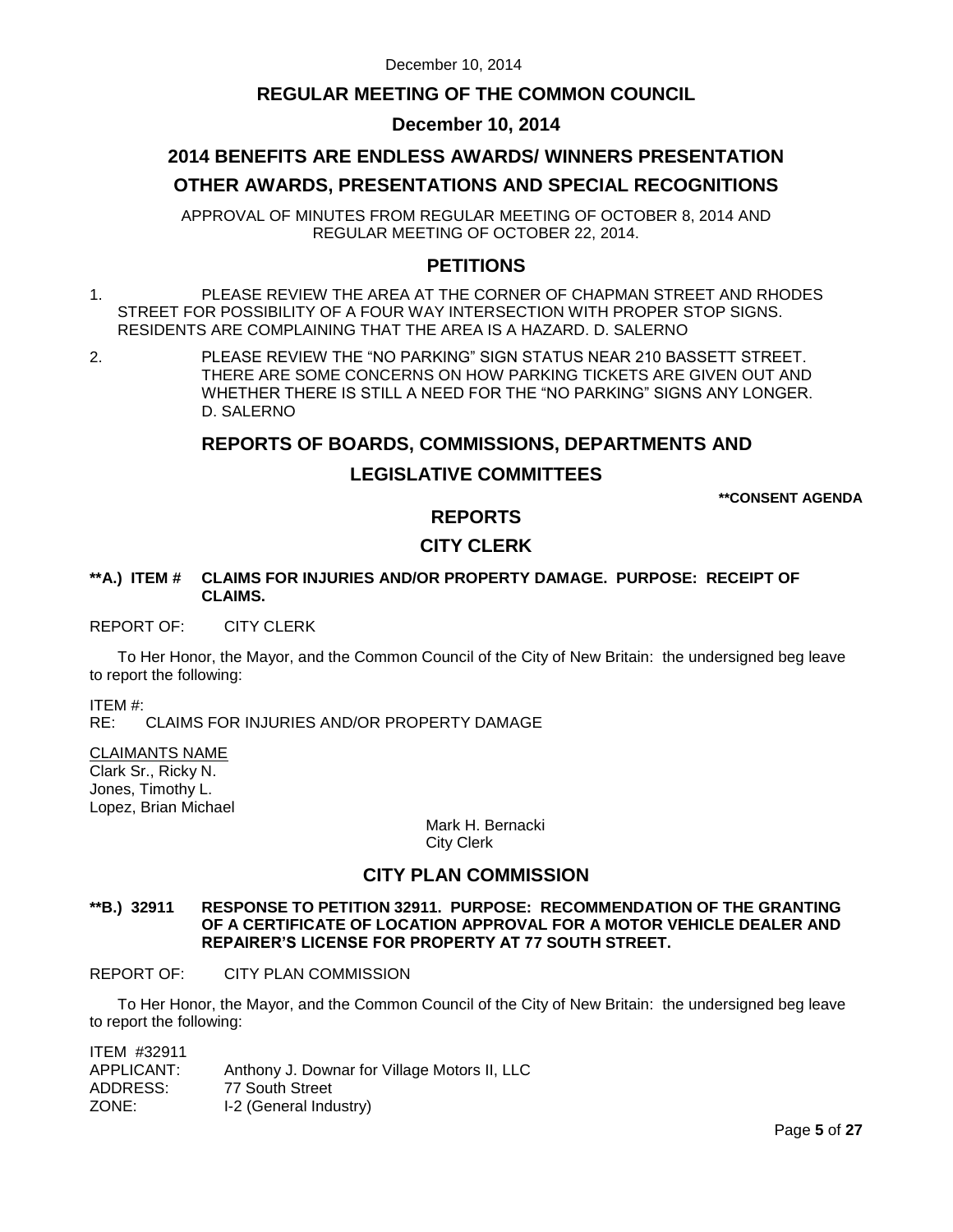The City Plan Commission, at its regular meeting held on November 3, 2014, voted  $5$  to  $0$ , to recommend that this certification of location approval be granted:

BACKGROUND: The applicant is requesting a certificate of location approval in order to obtain State Department of Motor Vehicles licensing for motor vehicle sales and general repairer's operations. The subject location is on the southwestern corner of South Street and Veterans Drive. The area is zoned I-2, General Industry, which permits motor vehicle dealers and general repairs by right.

FINDINGS: The submitted plan depicts the subject property which is approximately .62 acres (27,143 square feet) in area, with 85 feet of frontage along South Street and over 280 feet along Veterans Drive. All access is from the South Street frontage. The property is the site of a 5,474 square foot masonry building, which was formerly occupied by a manufacturing business, Krause Tool Manufacturers. It is currently utilized as an auto detailer's shop. The building has two (2) 10-foot garage bay doors accessing large interior service areas.

The plan shows a total of five (5) customer and employee spaces plus a total of 19 sales display spaces. The property is almost entirely paved, with the exception of the existing buffer planting strips on the western side lot lines and grassed lawn area towards the Veterans Drive side. This general vicinity is dominated by autorelated uses including the Schaller Auto dealership on South Main Street, Advance Auto Parts next door on Veterans Drive and another recently approved auto repair and used car sales at 71 South Street.

CONCLUSION: The site is properly zoned for motor vehicle repair and sales and there are existing motor vehicle dealers and repair locations located in the immediate vicinity. The site is in compliance with the specific zoning requirements that have been adopted for motor vehicle sales and repairs relating to lot area, required parking and screening. The applicant indicates that all repairs will be done inside the building and no outside storage of junk parts or wrecked vehicles will take place.

RECOMMENDATION: The City Plan Commission is of the opinion that the site is appropriately zoned for the use and complies with applicable zoning requirements for the proposed use. The Commission, therefore, has no objections to the granting of a certificate of location approval for a motor vehicle dealer and general repairer's license for this property.

> Louis G. Amodio, Chairman City Plan Commission

## **OFFICE OF THE CORPORATION COUNSEL**

#### **\*\*C.) ITEM # GINA SANDU V CITY OF NEW BRITAIN. PURPOSE: SETTLEMENT OF SUIT AGAINST THE CITY OF NEW BRITAIN.**

#### REPORT OF: Office of Corporation Counsel

To Her Honor, the Mayor, and the Common Council of the City of New Britain: the undersigned beg leave to report the following:

#### ITEM #:

#### RE: GINA SANDU V. CITY OF NEW BRITAIN

RESOLVED, By the Common Council of the City of New Britain that the sum of SEVEN THOUSAND FIVE HUNDRED DOLLARS (\$7,500) be paid to Gina Sandu and Amanda DeMatteis, Esq., her attorney, in full settlement of her suit against the City of New Britain, now pending in Superior Court, Judicial District of New Britain, at New Britain, for bodily injuries she sustained on January 31, 2013 when she allegedly walked along 111 Brook Street and was caused to trip and fall due to uneven, cracked and caved in pavement.. As a result of the incident, plaintiff alleges that she has suffered an injury to her neck, lower back, a sprain to her lateral collateral ligament left ankle, and an injury to chondromalacia patella of the left knee secondary to trauma. In medical specials, the plaintiff has incurred \$5,234.88. There is an erisa lien and also co-pays which are still due.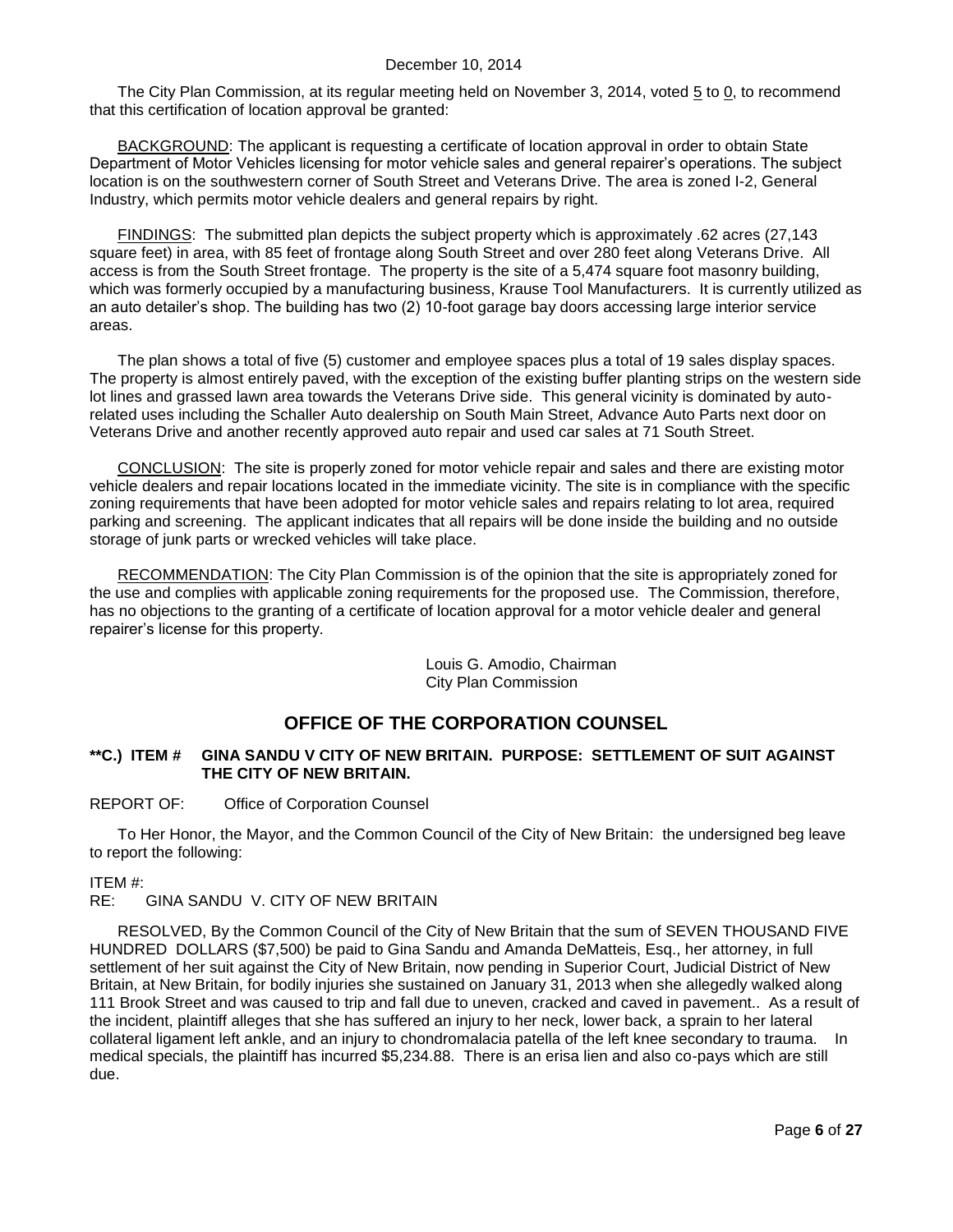This recommendation is made upon the advice of City Attorney Irena J. Urbaniak, after settlement negotiations between Honorable Judge Abrams, City Attorney Irena J. Urbaniak and Amanda DeMatteis, Esq., with the approval and consent of Gennaro Bizzarro, Esq.

This suit is to be withdrawn by the plaintiff without costs to the City of New Britain and settlement is to be made without admission of any liability.

#### Irena J. Urbaniak City Attorney

## **PURCHASING DEPARTMENT**

#### **\*\*D.) ITEM # PUBLIC BID 3807. PURPOSE: REMOVAL OF TWO OLD AIR COMPRESSORS AND INSTALLATION OF TWO NEW AIR COMPRESSORS AT THE SHUTTLE MEADOW AND WESEL GATE HOUSES AND A FIVE YEAR SERVICE CONTRACT.**

#### REPORT OF: Finance Dept., Purchasing Division

To Her Honor, the Mayor, and the Common Council of the City of New Britain: the undersigned beg leave to report the following:

ITEM #:

RE: Public Bid No. 3807 Two (2) Air Compressors for the Public Works Department, Utilities Division. DATE: December 10, 2014

Public Bid No. 3807 was solicited and received in accordance with the Purchasing Ordinances of the City of New Britain for two (2) new Air Compressors at the Shuttle Meadow and Wesel Gate Houses which included a five (5) year service contract on the Air Compressors for the Public Works Department Utilities Division. Funding is available for this purchase within the Public Work Department, Utilities Division's account number, 9303500101-5659, Water Operating Expenses Source of Supply, Operating Material and Supplies.

Invitations to bid were solicited and the bid was duly advertised in the New Britain Herald Newspaper, the City and State of Connecticut's Department of Administration Services websites and mailed to eleven (11) Air Compressor Companies. The Purchasing Agent did not receive any letters from the Air Compressor Companies on the mailing list indicating that they could not provide a response to the bid request. Responses were received as per attached.

The bids were reviewed for conformance to specifications by the Utilities Division Administration and the Purchasing Agent. Therefore the Deputy Director of the Public Works Department is recommending that the bid for the Air Compressors including a five (5) year Service Contract, on the new Air Compressors, be awarded to Midstate Air Compressor, Inc. of Berlin, CT who submitted the lowest responsible bid and met all of the bid specifications for the Air Compressors. The bid result was presented to the Water Commission at their December 9, 2014 meeting. At this meeting they approved the Deputy Director of the Public Works Department's recommendation to award the bid for the Air Compressors and the Service Contract to Midstate Air Compressor, Inc. of Berlin, CT.

RESOLVED: That the Purchasing Agent be and is hereby authorized to issue a purchase order for \$23,527.56 for the removal of two (2) old Air Compressors and installation of two (2) new Air Compressors at the Shuttle Meadow and Wesel Gate Houses and a five (5) year service contract of \$10,331.58 on the new Air Compressors to Midstate Air Compressor, Inc. of Berlin, CT, per the terms and specifications of Public Bid No. 3807.

> Jack Pieper Purchasing Agent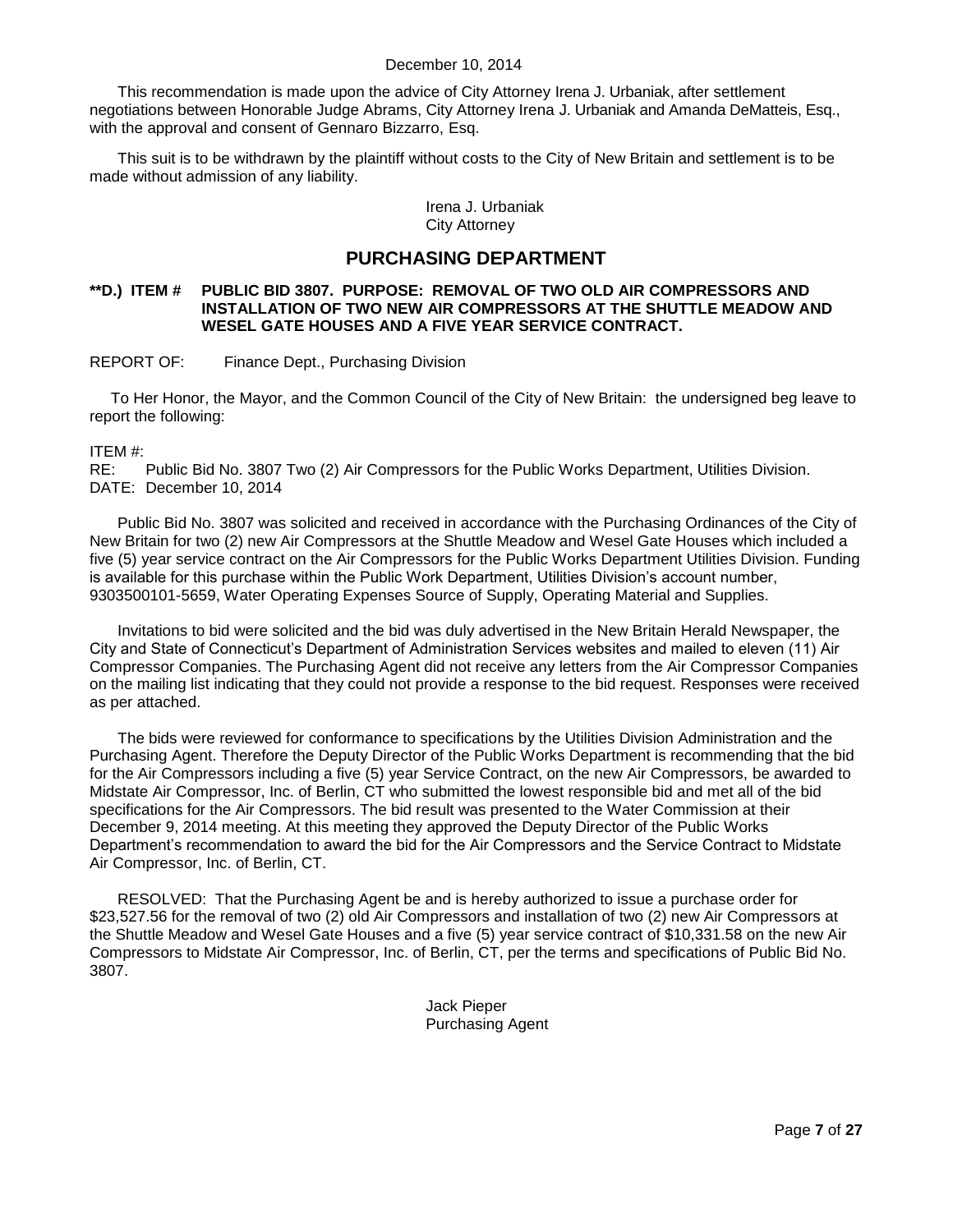#### **\*\*E.) ITEM # PUBLIC BID 3808. PURPOSE: PURCHASE OF #2 FUEL OIL FROM DIME OIL COMPANY AT A DIFFERENTIAL RATE OF \$0.0522 OVER THE NEW HAVEN HARBOR PRICE AT THE TIME OF DELIVERY AND TO SWITCH TO A FIXED RATE WHEN PRICES INCREASE.**

#### REPORT OF: Finance Dept., Purchasing Division

To Her Honor, the Mayor, and the Common Council of the City of New Britain: the undersigned beg leave to report the following:

#### ITEM #:

RE: Public Bid No. 3808, Purchase of #2 Fuel Oil for the Public Works Department, Property Management Division.

DATE: December 10, 2014

Public Bid No. 3808 was solicited and received in accordance with the Purchasing Ordinances of the City of New Britain for the Purchase of #2 Fuel Oil for heating of various City Buildings during the 2014-2015 winter season for the Public Works Department, Property Management Division. Funding is available for this purchase from the Property Management Division's accounts, 001316002-5621 Building Grounds, City Hall Heating and Gas, 001316003-5621, Police Headquarters, Heating and Gas and 001316004-5621, Outside Grounds, Heat and Gas.

Invitations to bid were solicited and the bid was duly advertised in the New Britain Herald Newspaper, the City and State of Connecticut's Department of Administration Services websites and mailed to twenty-three (23) Fuel Oil Companies. The Purchasing Agent did not receive any letters from the Fuel Oil Companies on the mailing list who indicated they could not respond to the bid request. Responses were stated as a differential price per gallon above the low New Haven Harbor Pricing per gallon that will be posted in the Journal of Commerce at the time of delivery and at a fixed price per gallon for the term of the contract. Responses were received as per attached.

The bid was reviewed for conformance to specifications by the Deputy Director of the Public Works Department and the Purchasing Agent. Most City buildings utilize natural gas for heating. The #2 Fuel Oil is utilized as a backup should there be a disruption of the delivery of natural gas. Dime Oil Company who submitted the lowest fix price and differential price per gallon above the New Haven Harbor price at the time of delivery has provided the City with an option to switch to a fixed rate at any time during the contract period to lock in to the lowest possible price. The oil market may continue to decrease in price over the next few months. Dime Oil Company will review the market rates daily and indicate to the City when it is time to lock in the price at a fixed rate. Therefore the Deputy Director of the Public Works Department is recommending that the bid be awarded at a variable rate with the option to fix it at any time during the contract period for the #2 Fuel Oil to Dime Oil Company of Waterbury, CT. who submitted the lowest fixed price and differential price over the New Haven Harbor Price at time of delivery.

RESOLVED: That the Purchasing Agent is hereby authorized to issue a purchase order and enter into a contract with Dime Oil Company of Waterbury, CT for #2 Fuel Oil at a differential rate of \$0.0522 over the New Haven Harbor Price at the time of delivery and to switch to a fixed rate when the Oil prices start to increase per gallon for a period from December 14, 2014 to December 13, 2015 per the pricing, terms and specifications of Public Bid No. 3808.

#### Jack Pieper Purchasing Agent

#### **\*\*F.) ITEM # PUBLIC BID 3809. PURPOSE: ON-CALL UTILITY CONTRACTOR FOR 2015 AND 2016 FOR THE PUBLIC WORKS DEPARTMENT, UTILITIES DIVISION.**

REPORT OF: Finance Dept., Purchasing Division

To Her Honor, the Mayor, and the Common Council of the City of New Britain: the undersigned beg leave to report the following: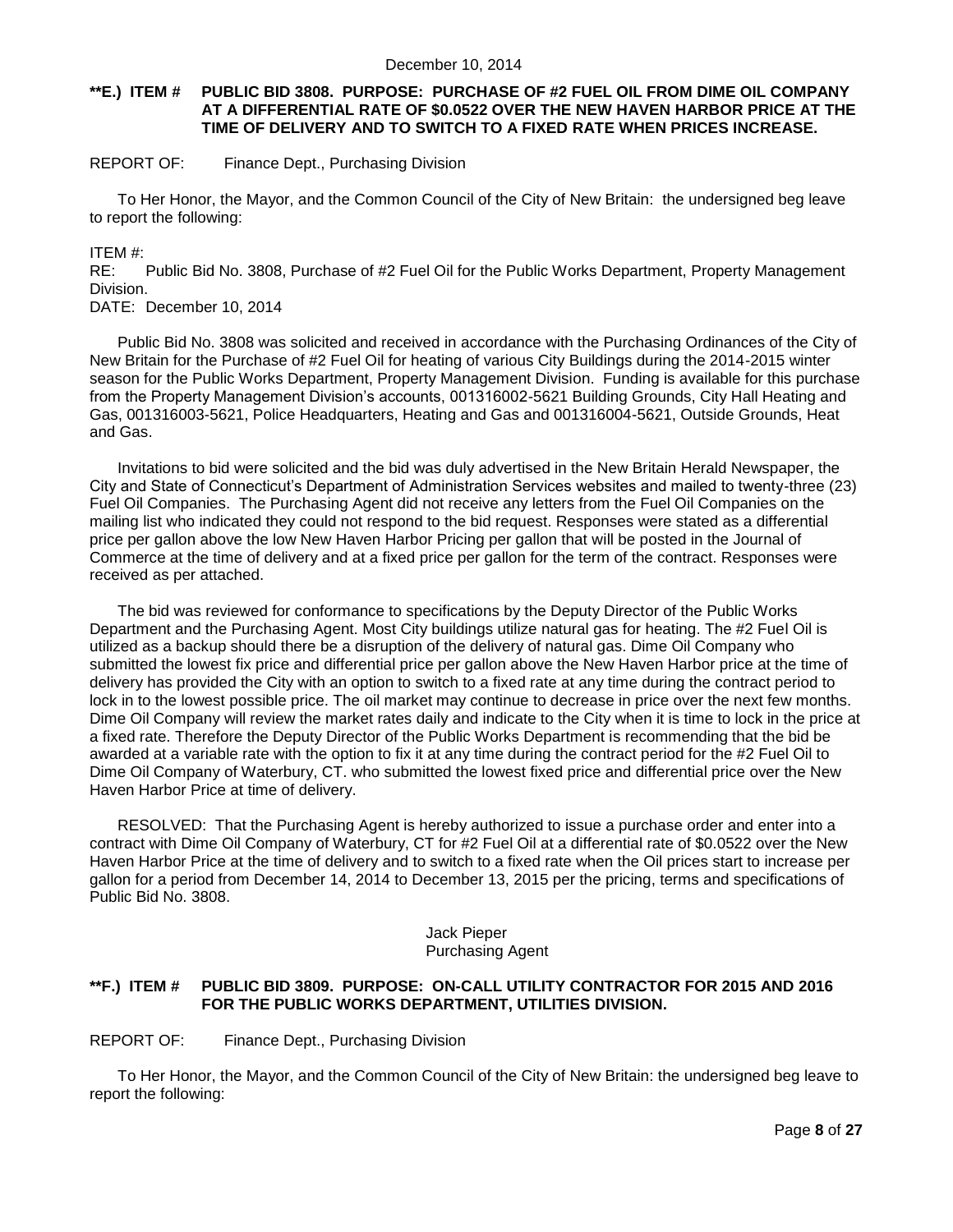ITEM #:

RE: Public Bid No. 3809, On-Call Utility Contractor – 2015 and 2016 for the Public Works Department, Utilities Division.

DATE: December 10, 2014

Public Bid No. 3809 was solicited and received in accordance with the Purchasing Ordinances of the City of New Britain for the engagement of On-Call Utility Contractors for the Public Works Department, Utilities Division for 2015 and 2016. The solicited services are intended to select a group of prequalified Contractors to perform utility work related to the emergency repair of sanitary and storm sewers and the removal of illicit connections into City storm and sanitary sewer systems. This type of work is environmentally sensitive and needs to be performed in a timely manner to prevent sewage backups into private residences and businesses and prevent sewage overspills into streams and waterways. Quotes for individual assignments will be requested from the selected Contractors and issued to the Contractor with the lowest price so that work can be performed in a timely manner. Funding is available in the Public Works Department, Utilities Division's account number, 208315101-5331, Sewer Fund, Professional Services.

This request for Qualifications and limited bid pricing was solicited and duly advertised in the New Britain Herald Newspaper, City and State of Connecticut's Department of Administration Services websites and mailed to thirty-eight (38) Construction Companies. The Purchasing Agent did not receive any letters from the Construction Companies on the mailing list who indicated they could not provide a response to the bid request. The responses were received as per attached.

The Qualifications and bid pricing were reviewed for conformance to specifications by the Public Works Department, Utilities Division Administration and the Purchasing Agent. Therefore, the Deputy Director of Public Works is recommending that the bid be awarded on an On-Call basis to the following contractors:

| Tabacco & Son Builders, Inc.        | <b>Bristol, CT</b> |
|-------------------------------------|--------------------|
| LTC Construction Company, Inc.      | New Britain, CT    |
| McAllen Building & ReModeling, Inc. | Prospect, CT       |

RESOLVED: That the Purchasing Agent is hereby authorized to enter into a contract with and authorized to issue purchase orders to the above listed Contractors for individual assignments up to a total amount of \$30,000.00 per assignment on an On-Call basis for 2015 and 2016 at the pricing on the attached bid tabulation and per the terms and specifications of Public Bid No. 3809.

#### Jack Pieper Purchasing Agent

#### **\*\*G.) ITEM # SOLE SOURCE PROVIDER. PURPOSE: PURCHASE OF SNOW OPERATIONS MANAGEMENT SYSTEM FOR THE CITY OF NEW BRITAIN FROM MANNING NAVCOMP, INC. FOR \$15,948.00.**

REPORT OF: Public Safety Telecom and Finance Departments; Purchasing Division

To Her Honor, the Mayor, and the Common Council of the City of New Britain: the undersigned beg leave to report the following:

ITEM #:

RE: Snow Operations Management System DATE: December 10, 2014

In accordance with City Code of Ordinances, Chapter 2, Article VIII, Division 1, Section 2-538 (a), a purchase order was requested by the Public Safety Telecommunications Department for the purchase of a Snow Operations Management System.

| Supplier              | Item                              | Price       |
|-----------------------|-----------------------------------|-------------|
| Manning Navcomp, Inc. | <b>Snow Operations Management</b> | \$15,948.00 |
| Austin. TX.           | System                            |             |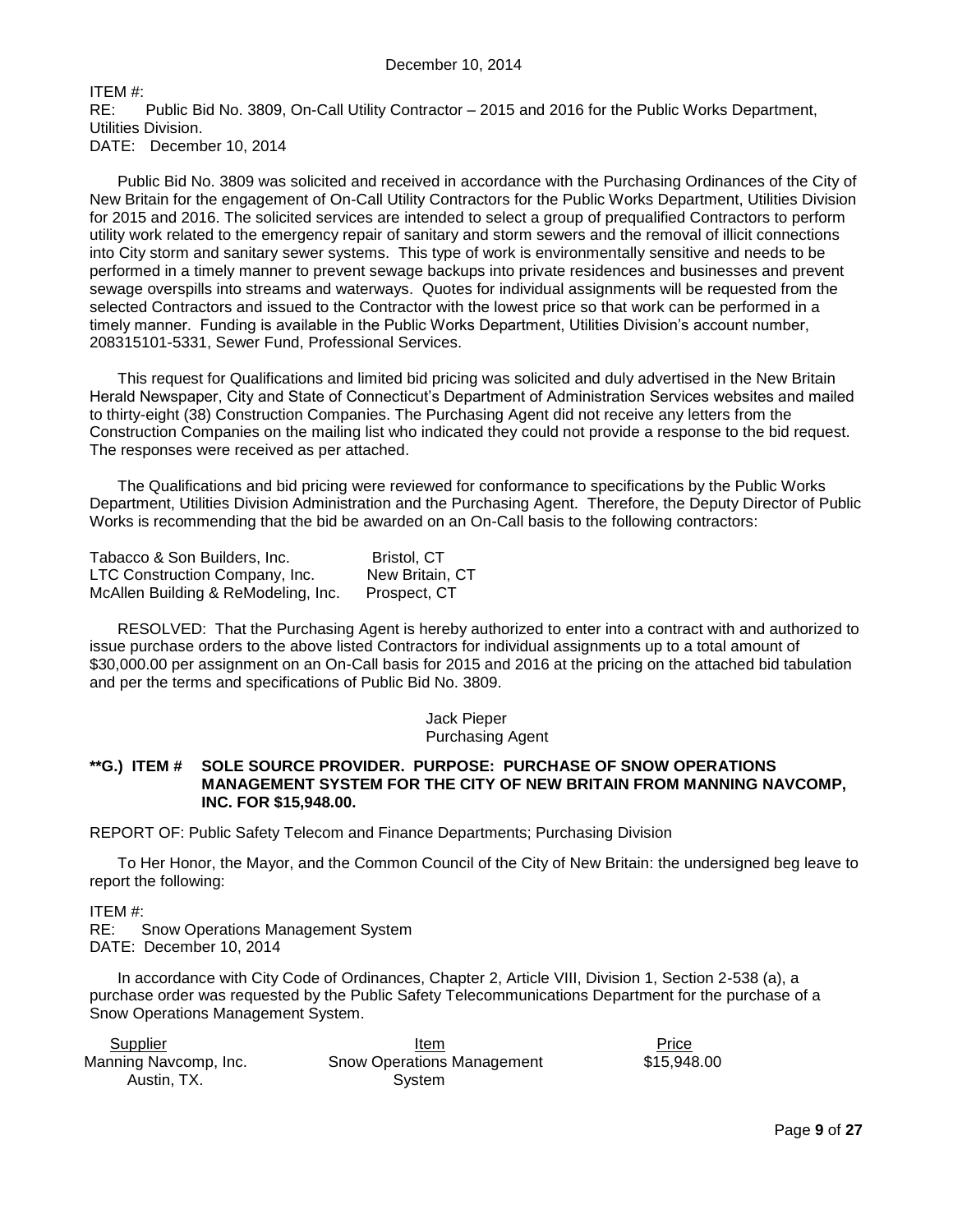The Public Safety Telecommunications Department requested a purchase order for the procurement of a Snow Operations Management System. The Snow Operations Management System will be hosted by Manning Navcomp, Inc. at its facilities in Austin, TX. The software product will be based on the City's Geographic Information System used by the Public Works Department and other City organizations. The Management System includes plow and sander sensors connected to truck mounted modems which will broadcast GPS coordinates as well as plow and sander status to the host site. This data will then be available to Public Works operations managers as well as the Emergency Operations Center and the 9-1-1 Center. For smaller storms the data will be controlled from a "Snow Operations Center" at the Public Works Yard. The system would be installed in 30 Public Works vehicles. The Public Works Department as well as the EOC and 9-1-1 Center will have a "real time" map of the City available to them which graphically illustrates the plow and sanding status of every street segment. In addition, there are a series of management reports which illustrate progress on snow plowing by route and neighborhood. Furthermore, the application has been specified, at the specific direction of the Mayor, to provide a link for citizens from the City's web site to be able to check their address for number of plow passes and/or sanding efforts. The application measures progress on snow removal and should result in better management of the process. One primary benefit is better information for both the public and City operations management including public safety management. As a reference, Manning Navcomp, Inc. provides these same services and equipment for the City of New York. Manning Navcomp, Inc. is the sole proprietor and provider of this Snow Operations Management System. Funds previously obligated by the City Council for the procurement of this software and related items are available within the Public Works Department's capital account number, 004038101-5740, Capital Equipment Expense, Other Miscellaneous Equipment.

RESOLVED: That the Purchasing Agent is hereby authorized to issue a purchase order for \$15,948.00 to Manning Navcomp, Inc. of Austin TX for the purchase of a Snow Operations Management System for the City of New Britain.

#### Jack Pieper Purchasing Agent

#### **\*\*H.) ITEM # PROFESSIONAL SERVICES. PURPOSE: CITY TO ENTER INTO CONTRACT WITH QUALITY DATA SERVICE, INC. FOR \$353,498.00 FOR NEW ASSESSOR AND TAX COLLECTOR SOFTWARE SYSTEM, ANNUAL SOFTWARE SUPPORT AND SERVICES AND WEB HOSTING.**

#### REPORT OF: Finance Dept., Purchasing Division

To Her Honor, the Mayor, and the Common Council of the City of New Britain: the undersigned beg leave to report the following:

# ITEM #:<br>RE:

Professional Services – Software Purchase, Support and Services for the City Assessor's Office Tax Assessment and Collection Software Systems DATE: December 10, 2014

In accordance with City Code of Ordinances, Chapter 2, Article VIII, Division 1, Section 2-531 a purchase order was requested by the City Assessor's Office for the Software Purchase, Support and Services for their Tax Assessment and Collection Software Systems.

| Supplier                                     | Items                                                        | Qty | Price Per Year | Amount       |
|----------------------------------------------|--------------------------------------------------------------|-----|----------------|--------------|
| Quality Data Service, Inc.<br>Waterbury, CT. | Software Purchase                                            | 3   | \$60,438.00    | \$181,314.00 |
|                                              | <b>Annual Software Support</b><br>and Services, Years 1, 2&3 | 3   | \$22,328.00    | \$66,984.00  |
|                                              | <b>Annual Software Support</b><br>and Services, Year 4       | 1   | \$35,514.00    | \$35,514.00  |
|                                              | <b>Annual Software Support</b><br>and Services, Year 5       | 1   | \$36,935.00    | \$36,935.00  |
|                                              | Web Hosting Years 1, 2&3                                     | 3   | \$5,842.00     | \$17,526.00  |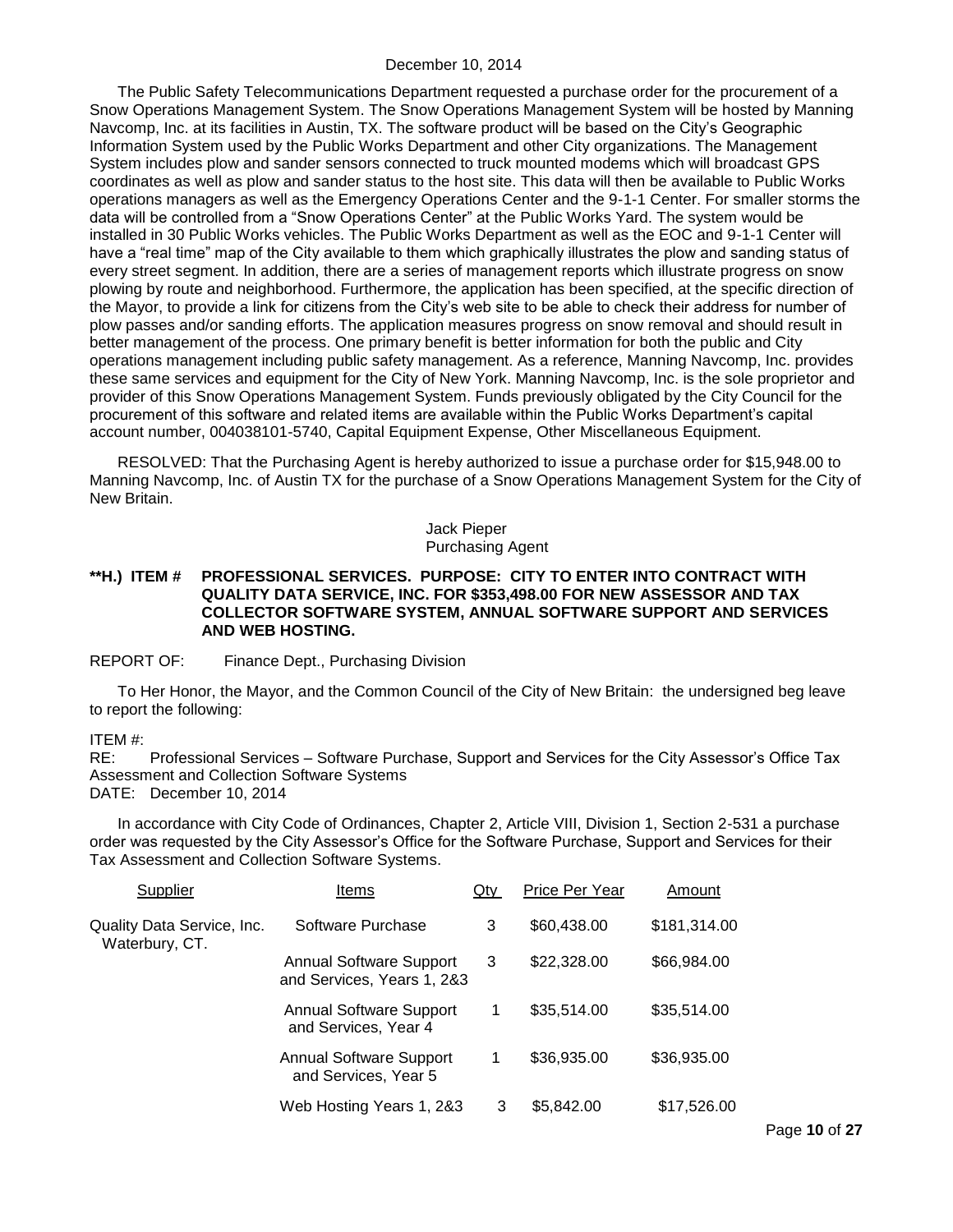| Web Hosting Year 4 | \$7.463.00 | \$7,463.00   |
|--------------------|------------|--------------|
| Web Hosting Year 5 | \$7.762.00 | \$7,762.00   |
|                    | Total      | \$353,498.00 |

The Common Council at their June 25, 2014 meeting, per Resolution 32778, approved the Tax Assessor's Office to enter into a one (1) year contract extension for their Assessment and Collection Software license and support agreement with Alden Novak and Dodd, Inc. In July 2014, Alden, Novak and Dodd, Inc. informed the City that it has been acquired by Quality Data Service, Inc. Quality Data Service, Inc. informed the City that they would honor the remainder of the 2014-2015 contract extension the City had with Alden, Novak and Dodd, Inc. and continue to provide support services to the Assessment and Collection Software Systems until June 30, 2015. This included honoring the same terms and rates outlined in the original Alden, Novak and Dodd, Inc. contract that they City had with them. Effective July 1, 2015, Alden Novak and Dodd, Inc.'s software will no longer be supported by Quality Data Service, Inc. The City will then need to purchase a new Assessment and Tax Collection Software system from Quality Data Service, Inc. The cost of the new software will be billed over a three (3) year period and the software support and web hosting agreement will be billed quarterly over a five (5) year period starting on July 1, 2015. The new software system needs to be installed into the City's computer system sometime in early 2015. This will give Quality Data Service, Inc. time to convert the City's present Assessment and Collection files to their new software system, provide support, services and training to the Assessor and Tax Collector's Office personnel so that the system will be ready for the handling of the July 2015 tax billing. Funding for the purchase of the new Assessment and Tax Collection Software system and Web Hosting, support and services will be made available in FY 2016 in the IT Department's operating budget, account number 001107006-5434, Information Technology, Maintenance Contracts.

RESOLVED: The Purchasing Agent is hereby authorized to enter into a five (5) year contract and issue purchase orders over a five (5) year period to Quality Data Service, Inc. of Waterbury, CT for the purchase of a new Assessor and Tax Collection Software system to be bill over a three (3) year period at \$60,438.00 per year, annual Software Support and Services for \$22,328.00 annually for years one (1) two (2) and three (3), \$35,514.00 for year four (4) and \$36,935.00 for year five (5), Web Hosting for \$5,842.00 annually for years one (1), two (2) and (3), \$7,463.00 for year four (4) and \$7,762.00 for year (5) for a total cost of \$353,498.00 for the City's Assessor and Tax Collection Offices.

#### Jack Pieper Purchasing Agent

#### **\*\*I.) ITEM # COOPERATIVE PURCHASING. PURPOSE: REPLACE AND UPGRADE HEATING AND AIR CONDITIONING CONTROL SYSTEM AT CITY HALL FOR THE PUBLIC WORKS DEPARTMENT, PROPERTY MANAGEMENT DIVISION.**

#### REPORT OF: Finance Dept., Purchasing Division

To Her Honor, the Mayor, and the Common Council of the City of New Britain: the undersigned beg leave to report the following:

#### ITEM #:

RE: Cooperative Purchasing, Replace and Upgrades to the Heating and Air Conditioning Control System at City Hall for the Public Works Department, Property Management Division DATE: December 10, 2014

In accordance with City Code of Ordinances, Chapter 2, Article VIII, Division 1, Section 2-538 (a), purchase order was requested for the following under the State of Connecticut's Cooperative Purchasing Plan for the Public Works Department, Property Management Division.

| Supplier        | Item                         | Price       |
|-----------------|------------------------------|-------------|
| Trane U.S. Inc. | Replacement and Upgrades     | \$28,105.12 |
| Rocky Hill, CT. | Heating and Air Conditioning |             |
|                 | <b>Control System</b>        |             |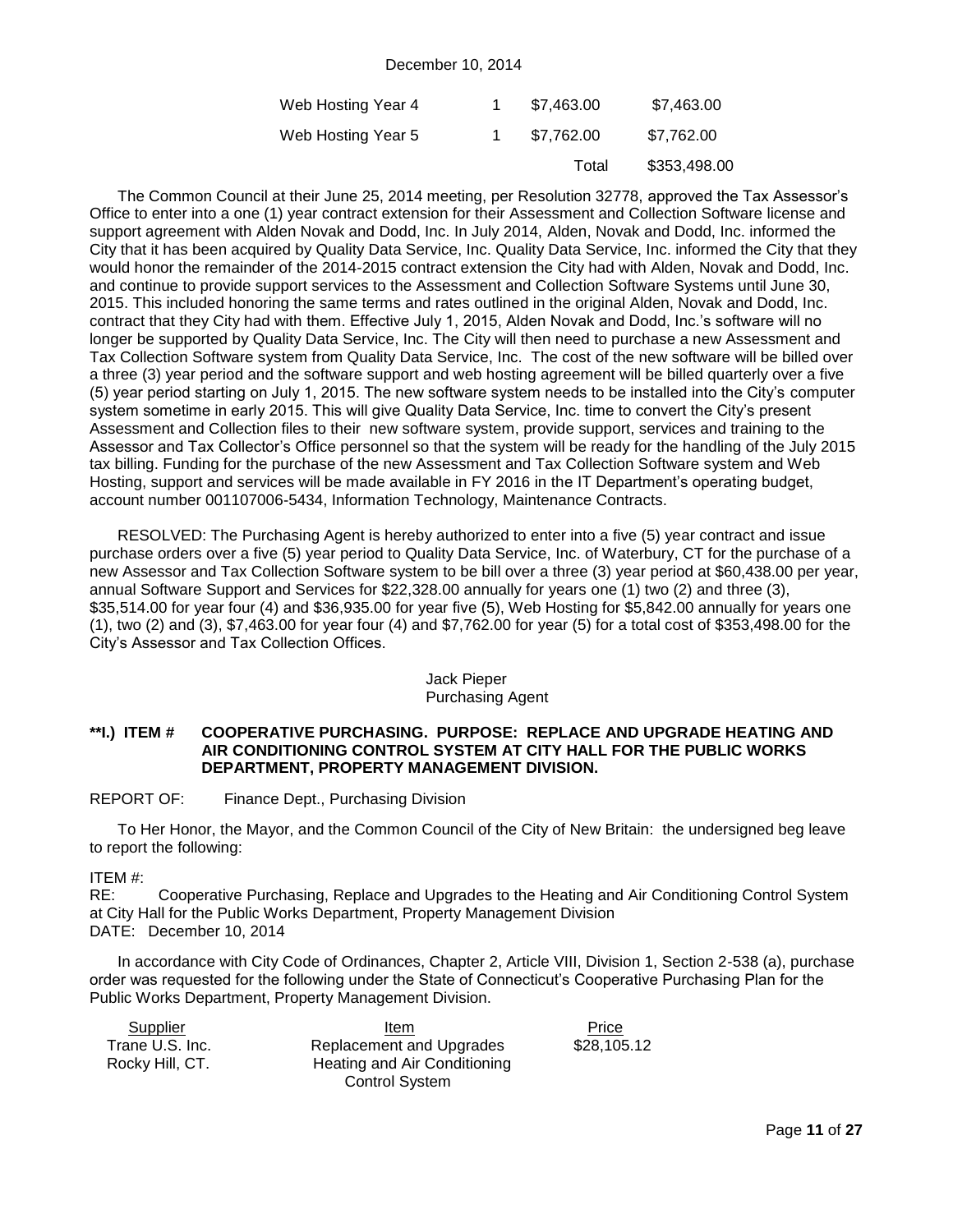The Public Works Department, Property Management Division, requested the purchase to replace and upgrade the existing Heating and Air Conditioning (HVAC) Control System for City Hall utilizing the State of Connecticut's Contract Award #10PSX0152. The existing HVAC system at City Hall is a Trane U.S. Inc. product. The new HVAC Control System needs to be a Trane U.S. Inc.'s Control System so it can operate the existing City Hall HVAC system. HVAC Control Systems produced by other HVAC manufactures cannot operate a HVAC system manufactured by Trane U.S. Inc. They have no dealers and are the sole source supplier of their HVAC Systems. The present HVAC Control system is old and the parts to have any repairs done are obsolete and are no longer available. Trane U.S. Inc. has also provided maintenance and service to the City for the HVAC system at City Hall since 1996. They were award the Bid, Bid 3600, the last time this service was put out to bid. Trane U.S. Inc. submitted the lowest responsible bid and met all of the bid specifications for the HVAC maintenance and service. Trane U.S. Inc. also has a State of Connecticut contract for HVAC services and repairs. The price for the new HVAC Control System that they submitted to the Property Management Division was a State of Connecticut contract price. Funding for this purchase is available within the Property Management Division's account number, 2131600110-52032, LOCIP 2010 Entitlement, Property Management, City Hall HVAC. The State of Connecticut will reimburse the City once this purchase has been made. The purchase of the new HVAC Control System will not be a cost to the City.

RESOLVED: That the Purchasing Agent is hereby authorized to issue a purchase order for \$28,105.21 to Trane U.S. Inc. of Rocky Hill, CT for the purchase of a replacement and upgrades to the HVAC Control System at City Hall utilizing the State of Connecticut's Cooperative Purchasing Plan, Contract Award #10PSX0152.

#### Jack Pieper Purchasing Agent

#### **\*\*J.) ITEM # ON-CALL ENGINEERING SERVICES. PURPOSE: FUSS & O'NEILL TO CREATE CONCEPT DESIGNS AND BID SPECIFICATIONS FOR STREETSCAPES IMPROVEMENT PROJECT, PHASE IV.**

REPORT OF: Finance Dept., Purchasing Div.

To Her Honor, the Mayor, and the Common Council of the City of New Britain: the undersigned beg leave to report the following:

ITEM #:

RE: On-Call Engineering Services DATE: December 10, 2014

The following On-call Engineering project has been requisitioned and approved following the approval by the Common Council for the Downtown Streetscape Improvements, Phase IV under Public Bid 3795 at their Regular Meeting of September 10, 2014, Resolution 32853.

| Project Name: | Streetscape Improvements Phase IV                                                                                                                                                                                                                                                                                                                                                                                                                                                                                                                                                                                                                                                                                                                                                                                                                                                                                                                                                                                                                                                                             |
|---------------|---------------------------------------------------------------------------------------------------------------------------------------------------------------------------------------------------------------------------------------------------------------------------------------------------------------------------------------------------------------------------------------------------------------------------------------------------------------------------------------------------------------------------------------------------------------------------------------------------------------------------------------------------------------------------------------------------------------------------------------------------------------------------------------------------------------------------------------------------------------------------------------------------------------------------------------------------------------------------------------------------------------------------------------------------------------------------------------------------------------|
| Vendor:       | Fuss & O'Neill                                                                                                                                                                                                                                                                                                                                                                                                                                                                                                                                                                                                                                                                                                                                                                                                                                                                                                                                                                                                                                                                                                |
| Amount:       | \$290,000.00                                                                                                                                                                                                                                                                                                                                                                                                                                                                                                                                                                                                                                                                                                                                                                                                                                                                                                                                                                                                                                                                                                  |
| Line Items:   | 0083238401-5331 Streetscapes Improvements, Professional Services                                                                                                                                                                                                                                                                                                                                                                                                                                                                                                                                                                                                                                                                                                                                                                                                                                                                                                                                                                                                                                              |
| Requested By: | <b>Public Works Department, Engineering Division</b>                                                                                                                                                                                                                                                                                                                                                                                                                                                                                                                                                                                                                                                                                                                                                                                                                                                                                                                                                                                                                                                          |
| Scope:        | Fuss & O'Neill will create concept designs for the complete street treatments, bike lanes and<br>streetscape designs for the Columbus Boulevard, Main and Bank Street improvements that<br>is consistent with the Downtown Master Plan. Their concept designs will include a new round<br>about intersection of Columbus Boulevard at Bank Street, restoration of the water fountain,<br>demolition of the wall and installation of a new ornamental fence on the north side of<br>Columbus Boulevard, relocation of the bus stop on Bank Street to Columbus Boulevard, and<br>a new traffic signal and two (2) new pedestrian gates on Main Street to make the railroad<br>crossing safer for the public. They will then meet to present their concept designs to the<br>Connecticut Transit and the Greater Hartford Transit District to obtain their input, ideas and<br>approval of the Streetscape Improvements. Based on the City's selection and with their<br>approval, Fuss & O'Neill will create the bid specifications so the Streetscape Improvement<br>Project, Phase IV, can be put out to bid. |

 Jack Pieper Purchasing Agent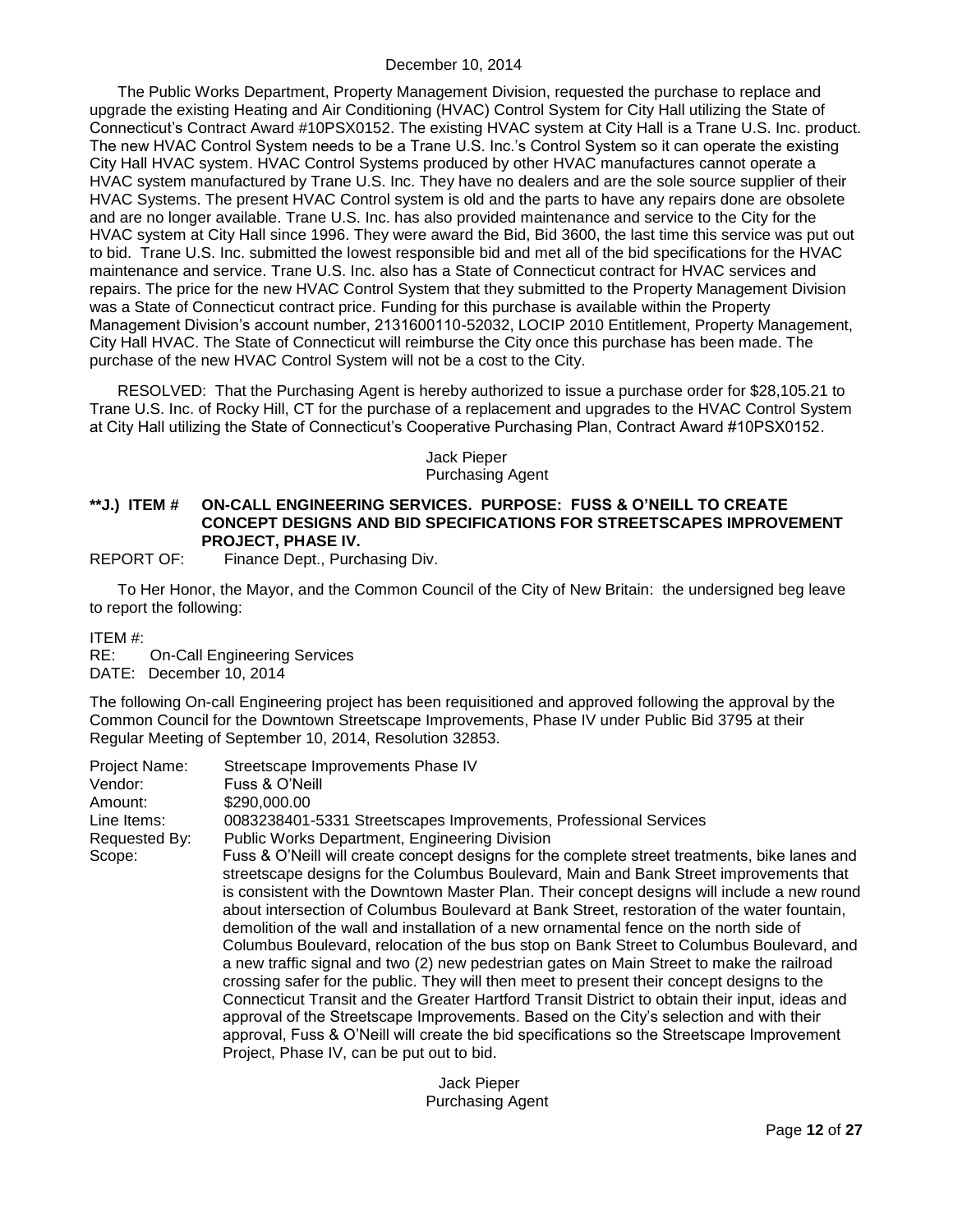#### **\*\*K.) ITEM # ON-CALL ENGINEERING SERVICES. PURPOSE: FUSS & O'NEILL TO CREATE CONCEPT DESIGNS, ESTIMATE COSTS AND CREATE BID SPECIFICATIONS FOR STREETSCAPE IMPROVEMENT PROJECT, PHASE V.**

REPORT OF: Finance Dept., Purchasing Div.

To Her Honor, the Mayor, and the Common Council of the City of New Britain: the undersigned beg leave to report the following:

ITEM #:

RE: On-Call Engineering Services

DATE: December 10, 2014

The following On-call Engineering project has been requisitioned and approved following the approval by the Common Council for the Downtown Streetscape Improvements, Phase V under Public Bid 3796 at their Regular Meeting of September 10, 2014, Resolution 32853.

| Project Name: | Streetscape Improvements Phase V                                                               |
|---------------|------------------------------------------------------------------------------------------------|
| Vendor:       | Fuss & O'Neill                                                                                 |
| Amount:       | \$120,000.00                                                                                   |
| Line Items:   | 0083238401-5331 Streetscapes Improvements, Professional Services                               |
| Requested By: | <b>Public Works Department, Engineering Division</b>                                           |
| Scope:        | Fuss & O'Neill will create a series of concept designs for the Main Street improvements and    |
|               | the signature structure and bridge improvements over the Main Street, Route 72 overpass.       |
|               | They will conduct Public Workshops to present their concept designs of the Streetscape         |
|               | Improvements to the Public and get their input and ideas. This will help Fuss & O'Neill create |
|               | a number of designs for the Street Improvements. They will then meet with the Connecticut      |
|               | Department of Transportation, (DOT), to get their approval of the Streetscape and Bridge       |
|               | Improvements for the Main Street, Route 72 overpass. Once the design is approved by the        |
|               | DOT, Fuss & O'Neill will create the designs and estimated cost of the Streetscape projects.    |
|               | Based on the City's selection and with their approval, Fuss & O'Neill will create the bid      |
|               | specifications so the Streetscape Improvement project, Phase V, can be put out to bid.         |

#### Jack Pieper Purchasing Agent

#### **\*\*L.) ITEM # SOLE SOURCE PURCHASING. PURPOSE: PURCHASE TASER CARTRIDGES AND TASER BATTERIES FROM TASER INTERNATIONAL FOR \$14,497.50 FOR THE NEW BRITAIN POLICE DEPARTMENT.**

REPORT OF: Finance Dept., Purchasing Division

To Her Honor, the Mayor, and the Common Council of the City of New Britain: the undersigned beg leave to report the following:

ITEM #:

RE: Taser Cartridges and Batteries for the New Britain Police Department DATE: December 10, 2014

In accordance with City Code of Ordinances, Chapter 2, Article VIII, Division 1, Section 2-538 (a), a purchase order was requested by the New Britain Police Department for the purchase of Taser Cartridges and Batteries.

| Supplier                                      | <b>Need Supplies</b>                | Quantity  | Unit Price         | <b>Total Price</b>        |
|-----------------------------------------------|-------------------------------------|-----------|--------------------|---------------------------|
| <b>Taser International</b><br>Scottsdale, AZ. | Taser Cartridges<br>Taser Batteries | 500<br>30 | \$26.55<br>\$40.75 | \$13,275.00<br>\$1,222.50 |
|                                               |                                     |           | Total Cost:        | \$14.497.50               |

The New Britain Police Department has requested the purchase of Taser Cartridges and Batteries. Taser International is the manufacturer of the Taser Cartridges and Batteries. They no longer have a dealer in the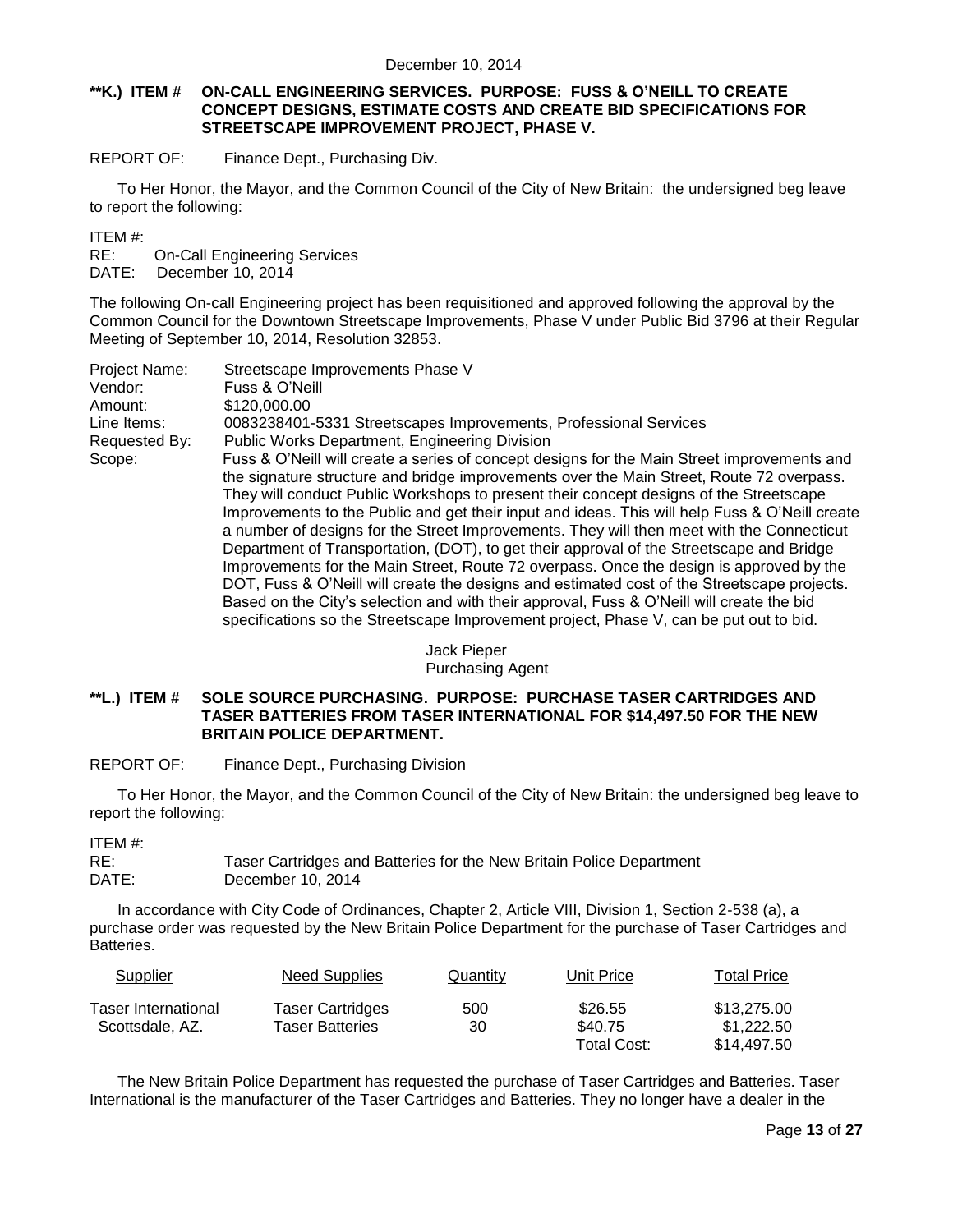State of Connecticut where their products can be purchased. All purchases for the Taser Cartridges and Battery must be made directly from them. The Purchasing Agent verified this and has been in contact with Taser International. Therefore bid solicitation for the purchase of the Taser Cartridges and Batteries would not be beneficial to the City. Funding is available for this purchase in the Police Department's account numbers 001211015-5614, General Fund, Ammunitions and Explosives.

RESOLVED: That the Purchasing Agent is hereby authorized to issue a purchase order for \$14,497.50 to Taser International of Scottsdale, AZ for the purchase of Taser Cartridges and Batteries for the New Britain Police Department.

#### Jack Pieper Purchasing Agent

#### **\*\*M.) ITEM # SOLE SOURCE PURCHASING. PURPOSE: PURCHASE OF MARKING CARTRIDGES OF VARIOUS COLORS FOR PISTOLS AND RIFLES AND FRANGIBLE CARTRIDGES FROM DEDHAM SPORTSMAN CENTER/AA POLICE SUPPLY FOR \$2,653.00 FOR THE NEW BRITAIN POLICE DEPARTMENT.**

REPORT OF: Finance Dept., Purchasing Division

To Her Honor, the Mayor, and the Common Council of the City of New Britain: the undersigned beg leave to report the following:

ITEM #:

RE: Marking Cartridges for the New Britain Police Department DATE: December 10, 2014

In accordance with City Code of Ordinances, Chapter 2, Article VIII, Division 1, Section 2-538 (a), a purchase order was requested by the New Britain Police Department for the purchase of Marking Cartridges.

| Supplier                                     | <b>Need Supplies</b>                                                         | <b>Total Price</b> |
|----------------------------------------------|------------------------------------------------------------------------------|--------------------|
| Dedham Sportsman Center/AAA<br>Police Supply | Marking Cartridges of Various Colors<br>for Pistols and Rifles and Frangible | \$2,653.00         |
| Dedham, MA.                                  | Cartridges                                                                   |                    |

The New Britain Police Department requested the purchase of Marking Cartridges of various colors. These marking cartridges are shot out of pistols and rifles and are utilized in training of Police Officers. Simulation Operations, Inc. is the manufacturer of these Marking Cartridges. Dedham Sportsman Center/AAA Police Supply is the only authorized distributor for Simulation Operations, Inc. approved to sell in Connecticut. The Purchasing Agent has verified this and has documentation from Simulation Operations, Inc. indicating this. Therefore bid solicitation for the purchase of the Marking Cartridges would not be beneficial to the City. Frangible Cartridges are also used for training and are required on some of the ranges used by the New Britain P. D. Funding is available for this purchase in the Police Department's account numbers 001211015-5614, General Fund, Ammunitions and Explosives.

RESOLVED: That the Purchasing Agent is hereby authorized to issue a purchase order for \$2,653.00 to Dedham Sportsman Center/AA Police Supply of Dedham, MA for the purchase of Marking Cartridges and Frangible cartridges needed for the training of Police Officers for the New Britain Police Department.

#### Jack Pieper Purchasing Agent

#### **\*\*N.) ITEM # COOPERATIVE PURCHASING. PURPOSE: PURCHASE OF RIFLE, SHOTGUN AND PISTOL AMMUNITION FROM JUREK BROTHERS, INC. FOR \$33,145.95 FOR THE NEW BRITAIN POLICE DEPARTMENT.**

REPORT OF: Finance Dept., Purchasing Division

To Her Honor, the Mayor, and the Common Council of the City of New Britain: the undersigned beg leave to report the following: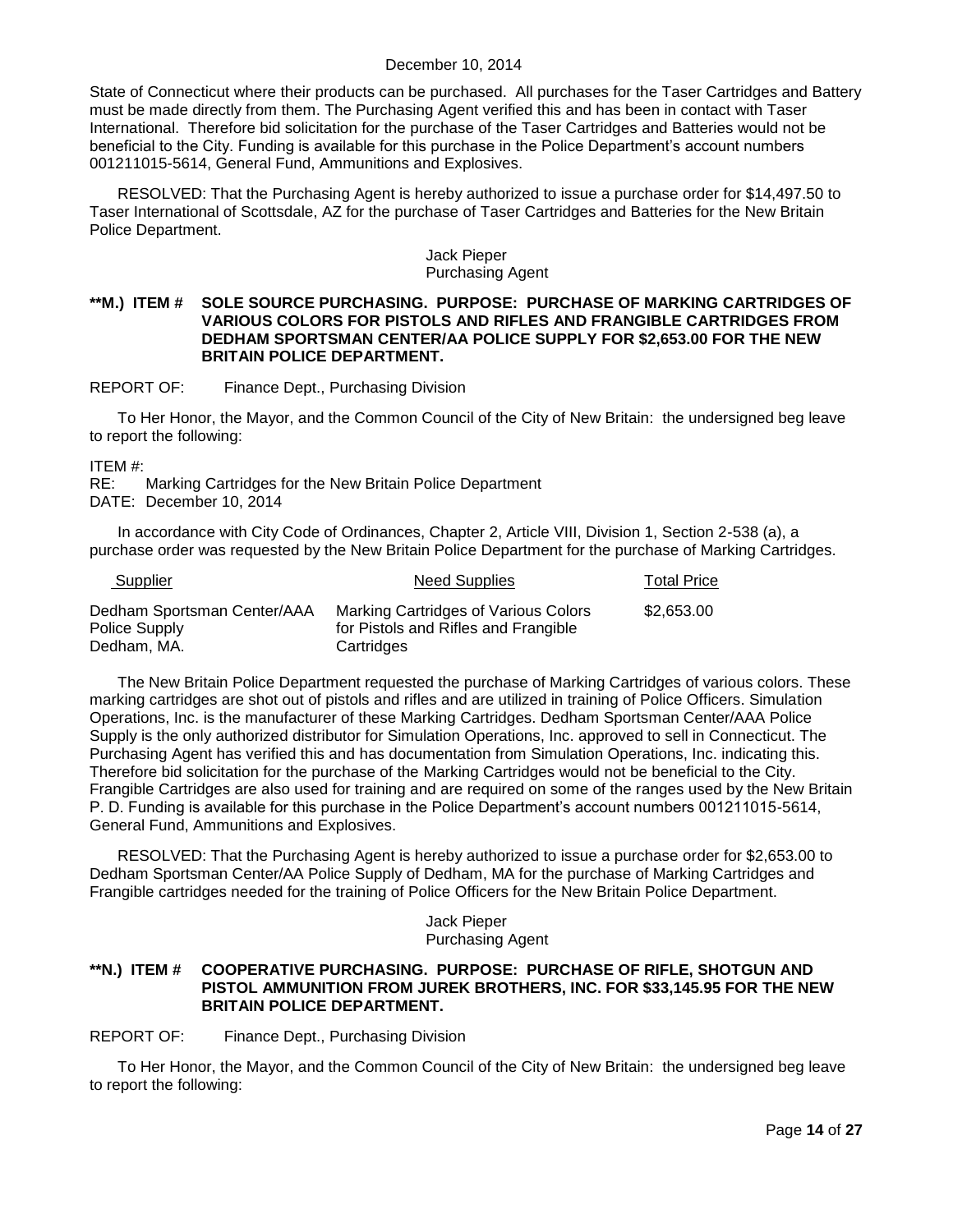ITEM #:

RE: Cooperative Purchasing, Rifle, Shotgun and Pistol Ammunition for the Police Department DATE: December 10, 2014

In accordance with City Code of Ordinances, Chapter 2, Article VIII, Division 1, Section 2-538 (a), a standing purchase order was requested by the Police Department for the following under the State of Connecticut's Cooperative Purchasing Plan:

| <b>Supplier</b>                        | <b>Need Supplies</b>                 | <b>Total Price</b> |
|----------------------------------------|--------------------------------------|--------------------|
| Jurek Brothers Inc.,<br>Greenfield, MA | Rifle, Shotgun and Pistol Ammunition | \$33,145.95        |

The New Britain Police Department requested a purchase order for Rifle, Shotgun and Pistol Ammunition utilizing the State of Connecticut's Contract Award #07PSX0219. This ammunition is used for training, State recertifications, and to be carried on duty. Funds are available within the Police Department's account number 001211015-5614, Ammunitions and Explosives.

RESOLVED: That the Purchasing Agent is hereby authorized to issue a purchase order for \$33,145.95 to Jurek Brothers, Inc. of Greenfield, MA for the purchase of Rifle, Shotgun and Pistol Ammunition for the New Britain Police Department utilizing the State of Connecticut's Cooperative Purchasing Plan, Contract Award #07PSX0219.

#### Jack Pieper Purchasing Agent

#### **\*\*O.) ITEM # COOPERATIVE PURCHASING. PURPOSE: PURCHASE OF RIFLE AND PISTOL AMMUNITION FROM EAGLE POINT GUN/TJ MORRIS & SON FOR \$19,289.79 FOR THE NEW BRITAIN POLICE DEPARTMENT.**

REPORT OF: Finance Dept., Purchasing Division

To Her Honor, the Mayor, and the Common Council of the City of New Britain: the undersigned beg leave to report the following:

#### ITEM #:

RE: Cooperative Purchasing, Rifle and Pistol Ammunition for the Police Department DATE: December 10, 2014

In accordance with City Code of Ordinances, Chapter 2, Article VIII, Division 1, Section 2-538 (a), a standing purchase order was requested by the Police Department for the following under the State of Connecticut's Cooperative Purchasing Plan:

| <b>Supplier</b>                                    | Need Supplies               | <b>Total Price</b> |
|----------------------------------------------------|-----------------------------|--------------------|
| Eagle Point Gun/ TJ Morris<br>& Son Thorofare, NJ. | Rifle and Pistol Ammunition | \$19,289.79        |

The New Britain Police Department requested a purchase order for Rifle and Pistol Ammunition utilizing the State of Connecticut's Contract Award #07PSX0219. This ammunition is used for training, State recertifications, and to be carried on duty. Funds are available within the Police Department's account number 001211015- 5614, Ammunitions and Explosives.

RESOLVED: That the Purchasing Agent is hereby authorized to issue a purchase order for \$19,289.79 to Eagle Point Gun/TJ Morris & Son of Thorofare, NJ for the purchase of Rifle and Pistol Ammunitions for the New Britain Police Department utilizing the State of Connecticut's Cooperative Purchasing Plan, Contract Award #07PSX0219.

#### Jack Pieper Purchasing Agent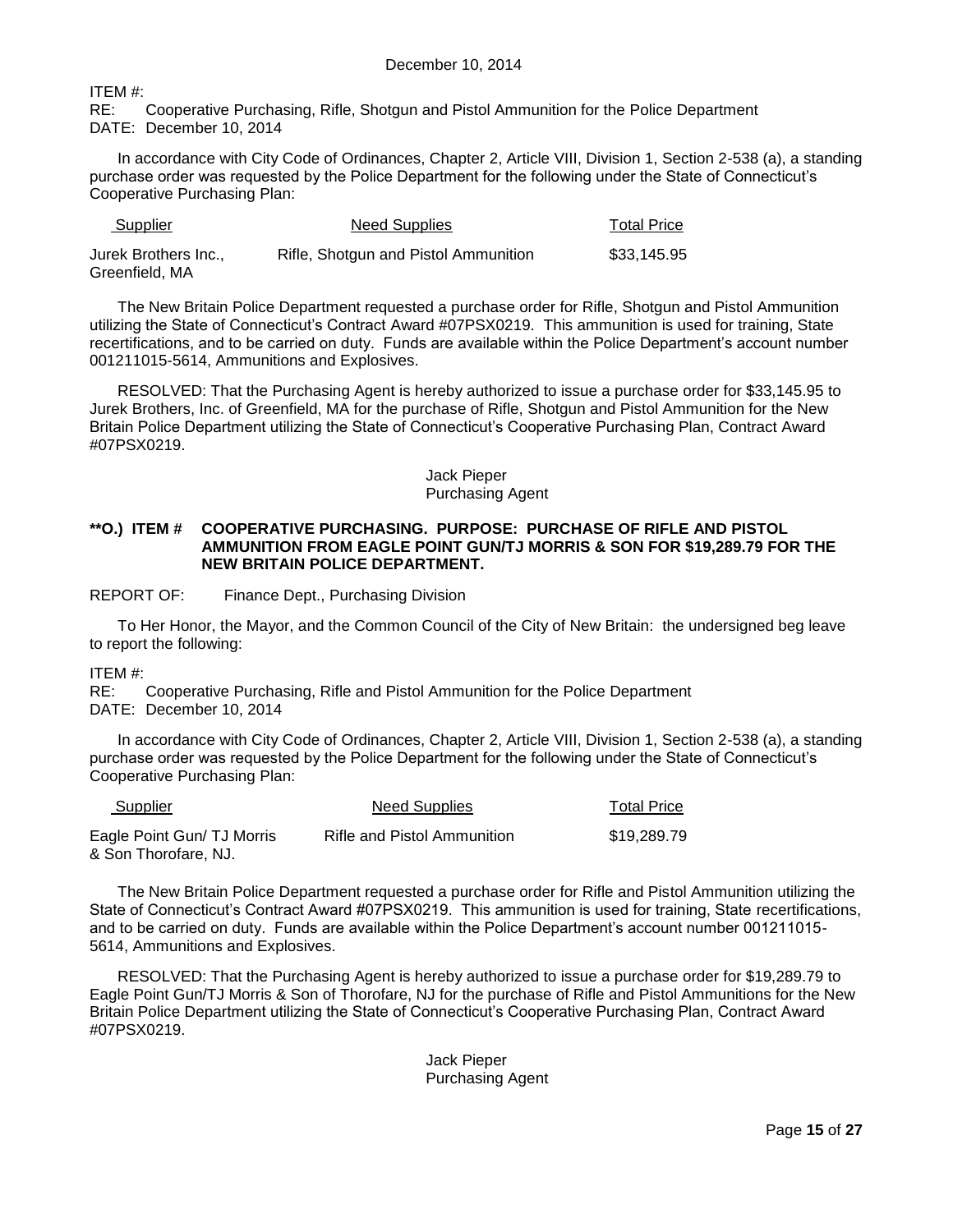#### **\*\*P.) ITEM # SOLE SOURCE PURCHASING. PURPOSE: PURCHASE OF SMOKE GRENADES, DOOR LOCK BREACHERS AND RIOT CONTROL SPRAY FROM WITMER PUBLIC SAFETY GROUP, INC. FOR \$6,731.51 FOR THE NEW BRITAIN POLICE DEPARTMENT.**

#### REPORT OF: Finance Dept., Purchasing Division

To Her Honor, the Mayor, and the Common Council of the City of New Britain: the undersigned beg leave to report the following:

ITEM #:

RE: Smoke Grenades, Door Lock Breachers and Riot Control Spray for the New Britain Police Department DATE: December 10, 2014

In accordance with City Code of Ordinances, Chapter 2, Article VIII, Division 1, Section 2-538 (a), a purchase order was requested by the New Britain Police Department for the purchase of Smoke Grenades, Door Lock Breachers and Riot Control Spray.

| <b>Supplier</b>                                      | <b>Need Supplies</b>                                          | <b>Total Price</b> |
|------------------------------------------------------|---------------------------------------------------------------|--------------------|
| Witmer Public Safety Group, Inc.<br>Coatesville, PA. | Smoke Grenades, Door Lock<br>Breachers and Riot Control Spray | \$6.731.51         |

The New Britain Police Department requested the purchase of Smoke Grenades, Door Lock Breachers and Riot Control Spray. These items are used for training and are issued as duty items. Combined Tactical Systems is the manufacturer of these items. Witmer Public Safety Group, Inc. is the only authorized distributor for Combined Tactical Systems in New England. The Purchasing Agent has verified this and has documentation from Combined Tactical Systems that Witmer Public Safety Group, Inc. is their sole source dealer in the area. Therefore bid solicitation for the purchase of the Smoke Grenades, Door Lock Breachers and Riot Control Spray would not be beneficial to the City. Funding is available for this purchase in the Police Department's account numbers 001211015-5614, General Fund, Ammunitions and Explosives.

RESOLVED: That the Purchasing Agent is hereby authorized to issue a purchase order for \$6,731.51 to Witmer Public Safety Group, Inc. of Coatesville, PA. for the purchase of Smoke Grenades, Door Lock Breachers and Riot Control Spray for the New Britain Police Department.

#### Jack Pieper Purchasing Agent

## **DEPARTMENT OF HEALTH AND BUILDING SERVICES**

#### **\*\*Q.) 32928 RESPONSE TO PETITION 32928. PURPOSE: INSPECTION OF PROPERTIES LOCATED AT 288 & 292 MONROE STREET AND 110 VANCE STREET.**

#### REPORT OF: Building Department

To Her Honor, the Mayor, and the Common Council of the City of New Britain: the undersigned beg leave to report the following:

#### ITEM #:32928

RE: 288, 292, 296 Monroe St. (110 Vance St.)

At the request of Alderman Michael Trueworthy, an inspection was conducted at the properties located at 288 and 292, 296 Monroe Street. 296 Monroe is actually 110 Vance Street. The property at 288 Monroe is vacant. The bank is maintaining the lawn, the grass was cut and there was no trash or debris upon inspection. No further action is required. The property at 292 Monroe St. was inspected. The owner is replacing the back porches and some exterior siding. The yard is maintained, the grass was cut and there was no trash or debris. The proper permits for the repairs were pulled. The property listed as 296 Monroe is actually 110 Vance St. Upon inspection, it was determined that the house is vacant. The yard was maintained with no evidence of trash or debris. There is a tarp on the roof. An order letter was sent to the mortgage company for roof repair as the owners no longer live at the house. The property will be re-inspected.

> Sergio Lupo, MPH, RS Director of Licenses, Permits, and Inspections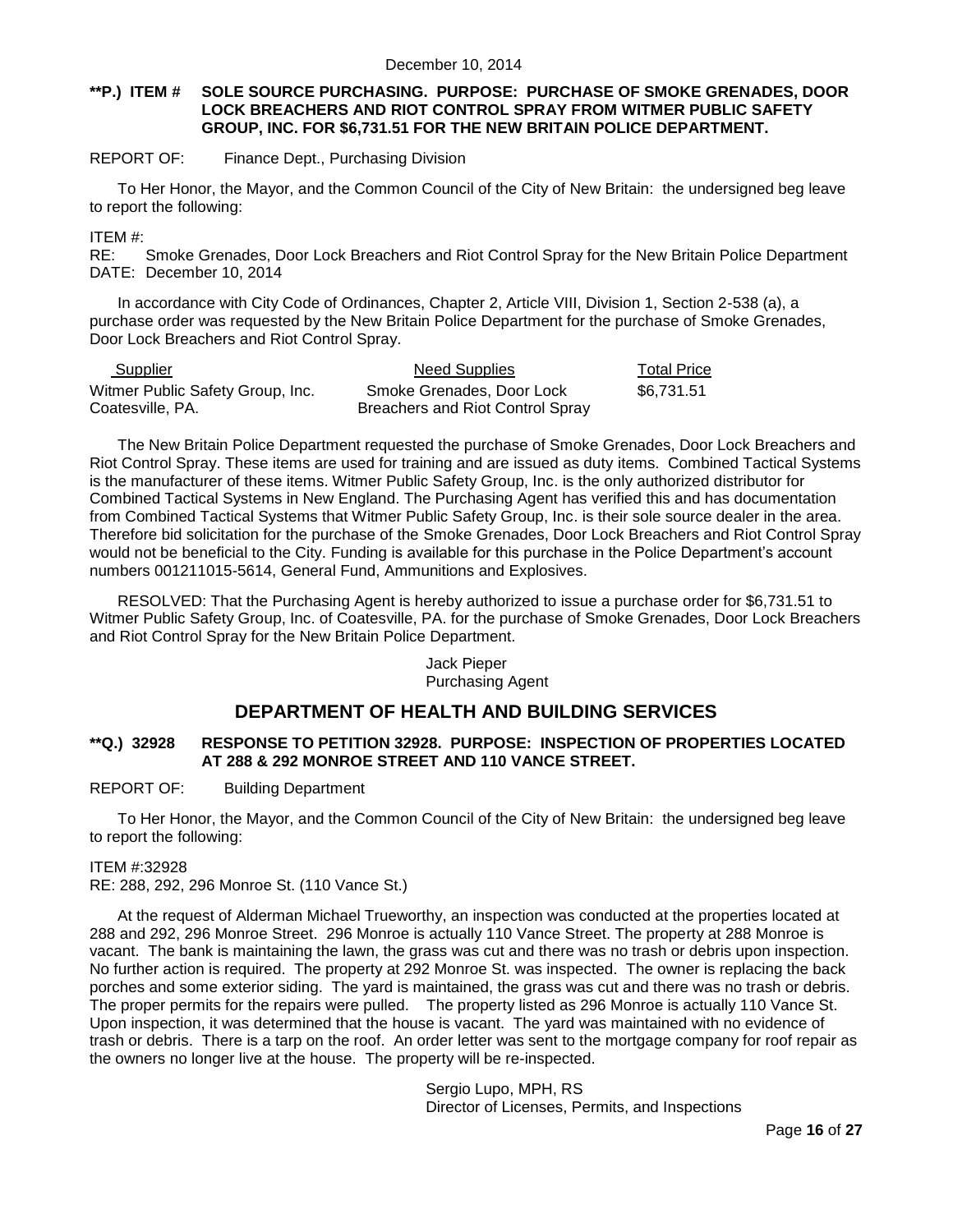## **TAX DEPARTMENT**

## **\*\*R.) ITEM # TAX ABATEMENTS, CORRECTIONS AND REFUNDS**

### REPORT OF: Tax Collector

To Her Honor, the Mayor, and the Common Council of the City of New Britain: the undersigned beg leave to report the following:

ITEM #:

RE: Tax Abatements, Corrections and Refunds

The Collector of Taxes has referred a list of tax abatements, corrections and refunds. Acceptance and adoption is respectfully recommended.

> Cheryl S. Blogoslawski Tax Collector

# **REPORTS RETURNED FROM COMMITTEE ADMINISTRATION, FINANCE AND LAW**

#### **\*\*S.) 32925 RESPONSE TO RESOLUTION 32925. PURPOSE: RECOMMENDATION TO AMEND CODE OF ORDINANCES, SEC. 3-11, SIGNS ON PUBLIC PROPERTY, TO PROVIDE FOR EXCEPTIONS.**

REPORT OF: COMMITTEE ON ADMINISTRATION, FINANCE AND LAW

To Her Honor, the Mayor, and the Common Council of the City of New Britain: the undersigned beg leave to report the following:

#### ITEM #: 32925

RE: Amend Code of Ordinances, Sec. 3-11, signs on public property, to provide for exceptions.

The Committee on Administration, Finance and Law at a regular meeting and public hearing held on Wednesday evening, December 3, 2014, at 7:00 PM in the Council Chambers, to which was referred the matter of resolution #32925 – proposed amendment to Sec. 3-11 of the Code of Ordinances, signs on public property, to provide for exceptions, voted to accept as amended and recommend that the following amended resolution be referred back to the Common Council with a favorable recommendation.

Alderman David DeFronzo, Chair

## **COMMITTEE ON PLANNING, ZONING AND HOUSING**

#### **\*\*T.) 32911 RESPONSE TO PETITION 32911. PURPOSE: RECOMMENDATION FOR GRANTING OF CERTIFICATE OF LOCATION APPROVAL TO ALLOW A MOTOR VEHICLE GENERAL REPAIRER'S AND DEALER'S LICENSE FOR PROPERTY AT 77 SOUTH STREET.**

REPORT OF: ZONING SUBCOMMITTEE OF THE COMMITTEE ON PLANNING, ZONING AND HOUSING

To Her Honor, the Mayor, and the Common Council of the City of New Britain: the undersigned beg leave to report the following:

ITEM #: 32911

RE: Certificate of Location

| Applicant: | Anthony J. Downar for Village Motors II, LLC |
|------------|----------------------------------------------|
| Address:   | 77 South Street                              |
| Zone:      | I-2 (General Industry)                       |

The Zoning Subcommittee of the Committee on Planning, Zoning and Housing held a regular meeting and public hearing on Tuesday, December 2, 2014, at 7:00 PM in the Council Chambers, to which was referred the matter of item #32911, Anthony J. Downar of Village Motors II, LLC. seeks granting of a certificate of location approval to allow a motor vehicle general repairer's and dealer's license for property at 77 South Street, voted to accept and recommend that the following petition be referred back to the Common Council with a favorable recommendation.

Alderman Carlo Carlozzi, Jr. **Chair**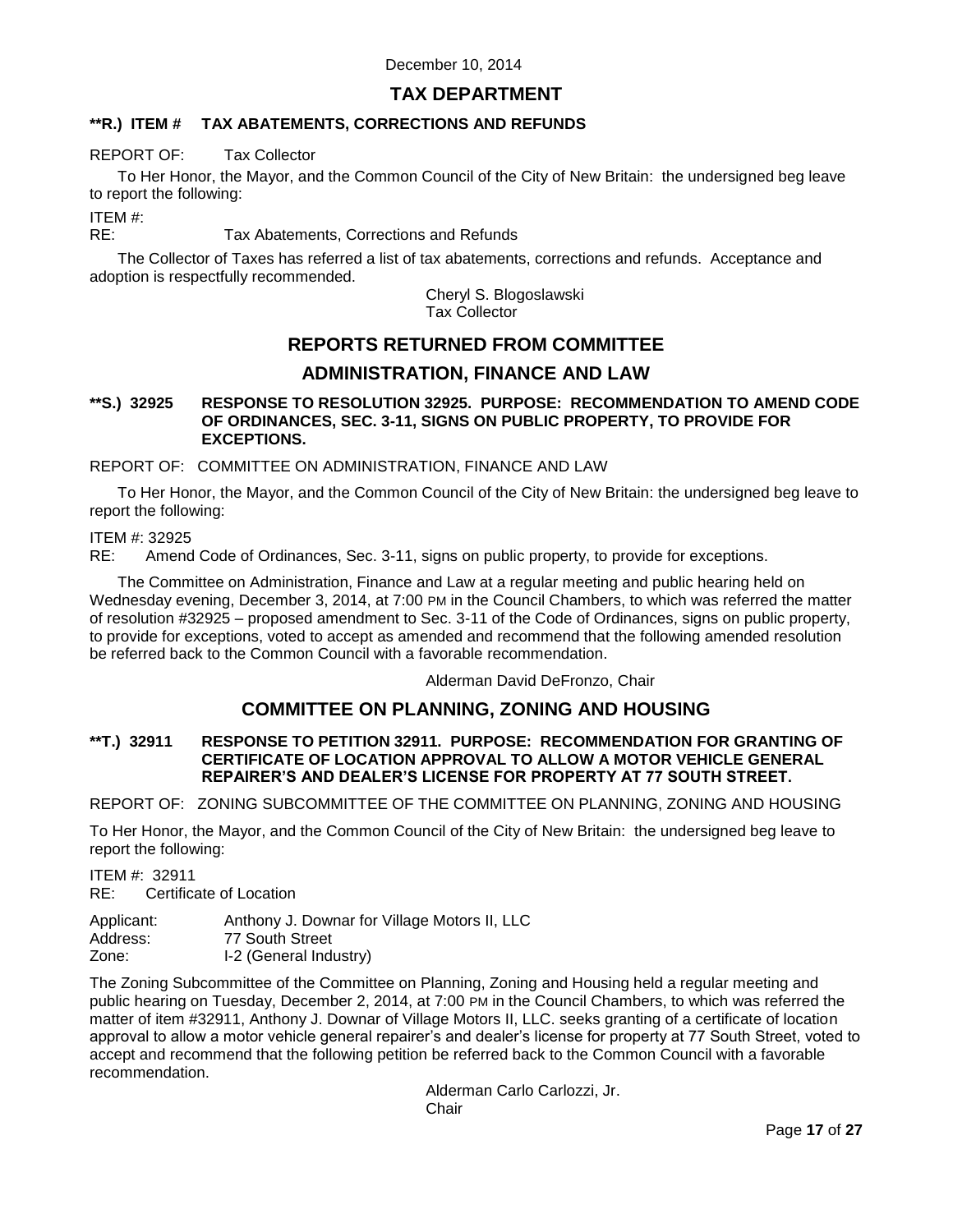#### **\*\*U.) 32924 RESPONSE TO PETITION 32924. PURPOSE: RECOMMENDATION OF THE PURCHASE AND SALE AGREEMENT FOR 48 PROSPECT STREET.**

REPORT OF: COMMITTEE ON PLANNING, ZONING AND HOUSING

To Her Honor, the Mayor, and the Common Council of the City of New Britain: the undersigned beg leave to report the following:

ITEM #: 32924 RE:

The Committee on Planning, Zoning and Housing held a regular meeting and public hearing on Tuesday, December 2, 2014, at 7:00 PM in the Council Chambers, to which was referred the matter of item #32924, purchase and sale agreement for 48 Prospect Street, voted to accept and refer back to the Common Council with a neutral recommendation.

> Alderman Carlo Carlozzi, Jr. **Chair**

#### **\*\*V.) 32926 RESPONSE TO RESOLUTION 32926. PURPOSE: RECOMMENDATION OF THE PURCHASE AND SALE AGREEMENT FOR 12 GILBERT STREET.**

REPORT OF: COMMITTEE ON PLANNING, ZONING AND HOUSING

To Her Honor, the Mayor, and the Common Council of the City of New Britain: the undersigned beg leave to report the following:

ITEM #: 32926 RE:

The Committee on Planning, Zoning and Housing held a regular meeting and public hearing on Tuesday, December 2, 2014, at 7:00 PM in the Council Chambers, to which was referred the matter of item #32926, purchase and sale agreement for 12 Gilbert Street, voted to accept and refer back to the Common Council with a favorable recommendation.

> Alderman Carlo Carlozzi, Jr. **Chair**

#### **\*\*W.) 32927 RESPONSE TO RESOLUTION 32927. PURPOSE: RECOMMENDATION OF THE PURCHASE AND SALE AGREEMENT FOR 14 GILBERT STREET.**

REPORT OF: COMMITTEE ON PLANNING, ZONING AND HOUSING

To Her Honor, the Mayor, and the Common Council of the City of New Britain: the undersigned beg leave to report the following:

ITEM #: 32927 RE:

The Committee on Planning, Zoning and Housing held a regular meeting and public hearing on Tuesday, December 2, 2014, at 7:00 PM in the Council Chambers, to which was referred the matter of item #32927, purchase and sale agreement for 14 Gilbert Street, voted to accept and refer back to the Common Council with a favorable recommendation.

> Alderman Carlo Carlozzi, Jr. Chair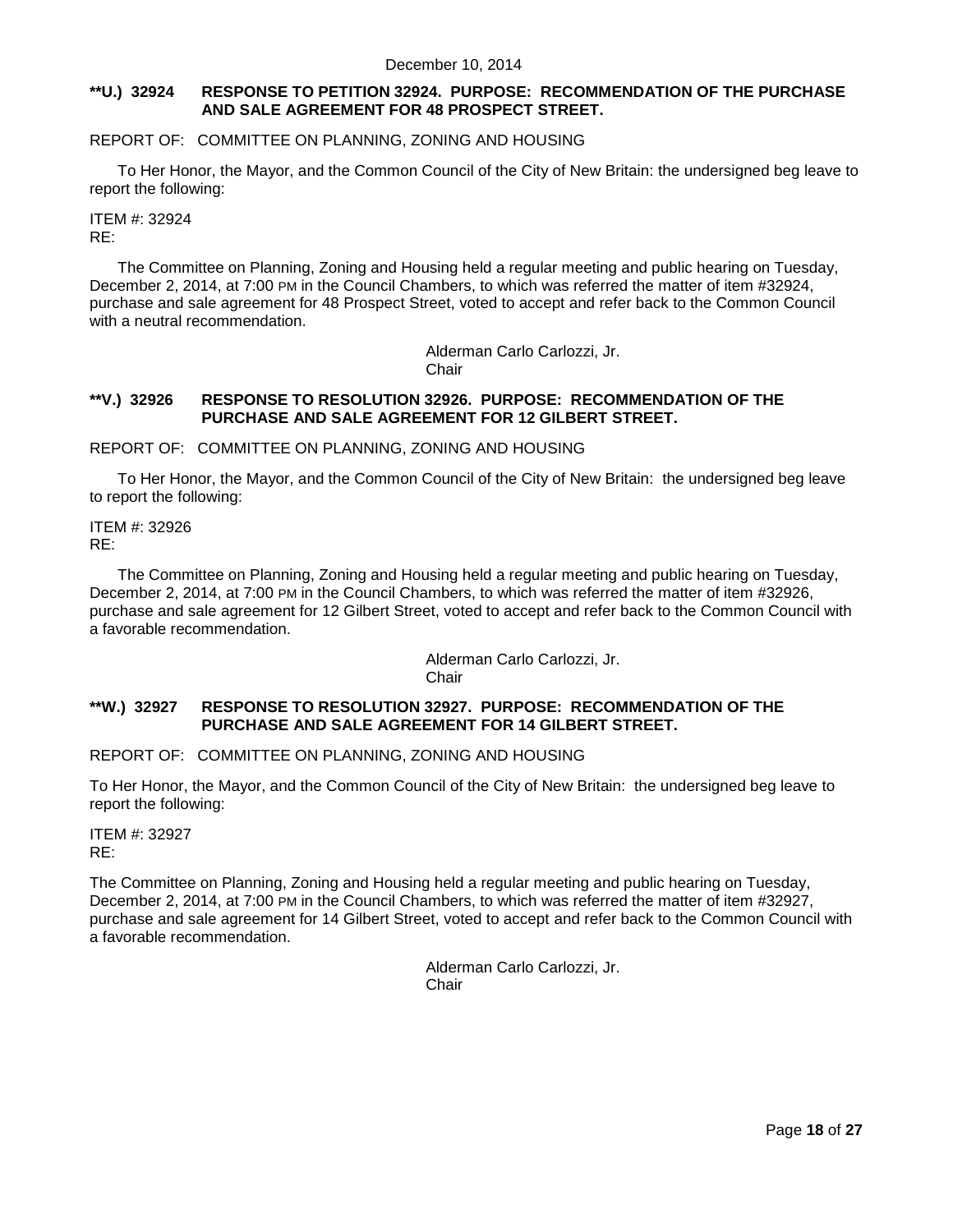## **RESOLUTIONS RETURNED FROM COMMITTEE**

#### **1.) 32925 AMEND CODE OF ORDINANCES. PURPOSE: AMENDMENT TO SEC. 3-11 OF THE CODE OF ORDINANCES REGARDING SIGNS ON PUBLIC PROPERTY. C. CARLOZZI, JR., D. DEFRONZO, E. SANCHEZ, M. TRUEWORTHY**

#### Item # 32925 RE:

To Her Honor, the Mayor, and the Common Council of the City of New Britain: the undersigned beg leave to recommend the adoption of the following:

Resolution Summary: INTENT AND PURPOSE. To amend subsection (a) of Section 3-11of the Code of Ordinances to provide for exceptions.

BE IT ORDAINED BY THE COMMON COUNCIL OF THE CITY OF NEW BRITAIN that Chapter 3, Section 3-11 of the Code of Ordinances, City of New Britain, be amended as follows (inserted text appears in underline; deleted text appears in strikethrough; new sections begin with the word [new]): Sec. 3-11. Signs on public property.

- (a) No person shall paint, mark or write on, or post or otherwise affix, any hand-bill or sign to or upon any public property, public right-of-way, park, sidewalk, crosswalk, curb, curbstone, street lamp post, hydrant, tree, shrub, tree stake or guard, railroad trestle, electric light or power or telephone or telegraph or trolley, wire pole, or wire appurtenance thereof or upon any fixture of the fire alarm or police telegraph system or upon any lighting system, public bridge, drinking fountain, street sign or traffic sign. Exceptions to the above shall be limited to the following: 1) Political signs advertising an individual for elective office or a question/referendum on the ballot may be placed at polling places only on the day of an election, primary or special election. Such political signs must be held or placed in the ground, no larger than 3 feet by 3 feet and placed beyond the 75 foot marker as placed by the Registrar of Voters or election poll moderators. Such signs shall be permitted to stay for the duration of that day's voting.; 2) any sign(s) on school grounds that are used to promote school related groups or activities. signs and location of such signs must be approved by the New Britain Consolidated School District or its designee.
- (b) Any hand-bill or sign found posted, or otherwise affixed contrary to the provisions of this section may be removed by the New Britain department of public works, or its designee. The person responsible for any such illegal posting shall be liable for the cost incurred in the removal thereof and the department of public works, or its designee, is authorized to effect the collection of said cost.
- (c) Nothing in this section shall apply to the installation of a metal plaque or plate or individual letters or figures in a sidewalk commemorating an historical, cultural, or artistic event, location or personality for which the department of public works has granted a written permit.
- (d) Nothing in this section shall apply to the painting of house numbers upon curbs for purposes of identification.

Alderman Carlo Carlozzi, Jr. Alderman David DeFronzo Alderman Emmanuel Sanchez Alderman Michael Trueworthy

#### **2.) 32924 CONVEYANCE OF PROPERTY. PURPOSE: PURCHASE AND SALE AGREEMENT WITH PETER LEMNOTIS OF POPCO LLC FOR THE PROPERTY AT 48 PROSPECT STREET. M. TRUEWORTHY**

Item #32924 RE: Purchase and Sale Agreement with Peter Lemnotis, Managing Member, Popco LLC for 48 Prospect Street

To Her Honor, the Mayor, and the Common Council of the City of New Britain: the undersigned beg leave to recommend the adoption of the following: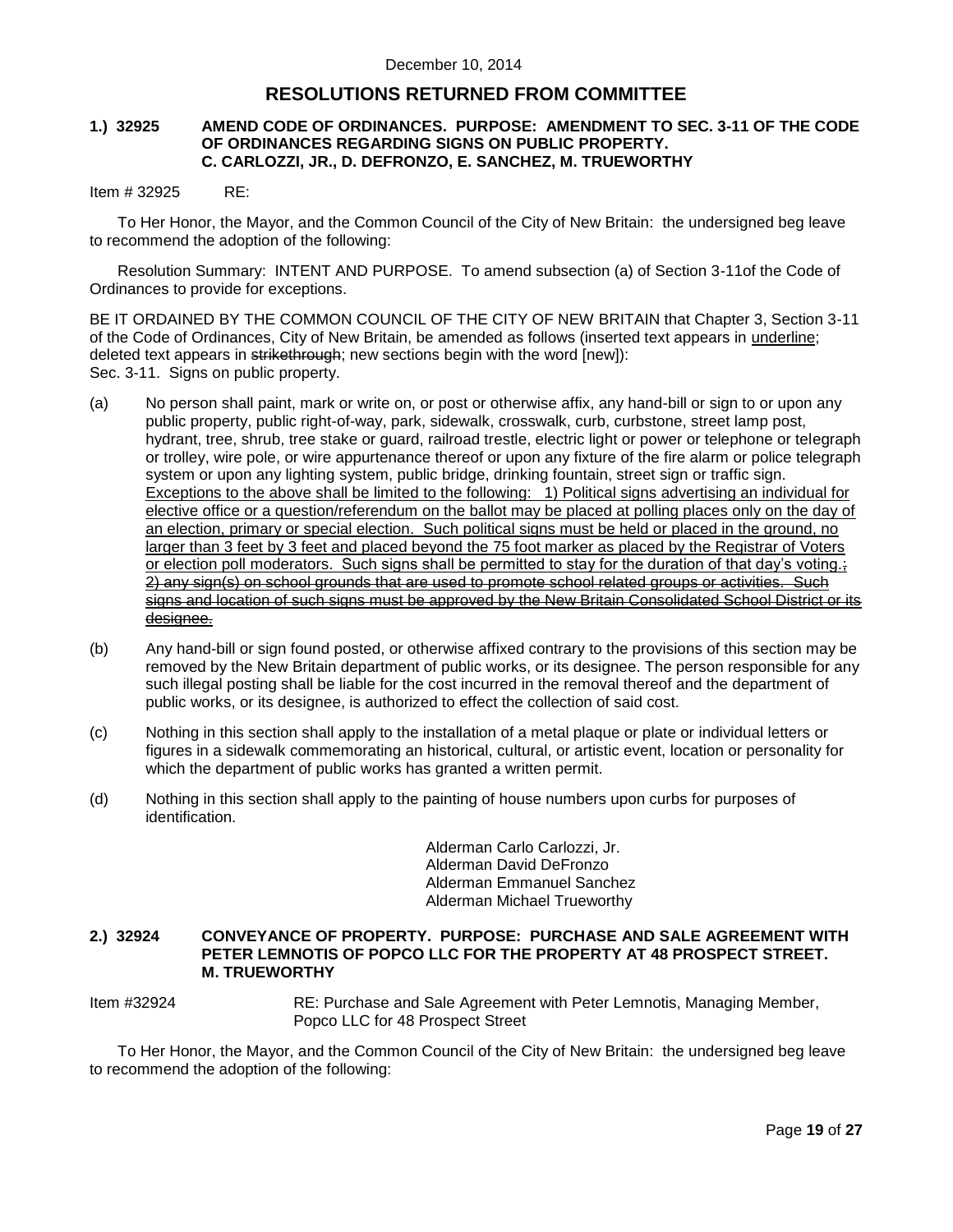Resolution Summary: PURPOSE. To convey a City of New Britain-owned property to be used as a parking lot for the adjacent property owner, Peter Lemnotis, Managing Member, Popco LLC.

WHEREAS: The City of New Britain currently owns a vacant .14 acre lot known as 48 Prospect Street which had been acquired through the foreclosure process and has been vacant since 10/22/08; and

WHEREAS: Peter Lemnotis, Managing Member, Popco,LLC, owns property adjacent to 48 Prospect Street and is interested in utilizing the property for parking for his tenants; and

WHEREAS: Peter Lemnotis, Managing Member, Popco LLC, has offered to purchase the property for Twelve Thousand Dollars (\$12,000.00); and

WHEREAS: it is in the best interest of the City of New Britain to have this property turned into a useful and productive space and restored to the grand list: now, therefore, be it

RESOLVED, that Erin E. Stewart, Mayor, be and is hereby authorized to negotiate and execute on behalf of the City of New Britain a Purchase and Sales Agreement with Peter Lemnotis, Managing Member, Popco LLC for property known as 48 Prospect Street and to execute any and all documents necessary for the conveyance of said property in accordance with the terms of said agreement at a sale price of not less than Twelve Thousand Dollars (\$12,000.00).

> Alderman Michael Trueworthy Property Management Liaison

#### **3.) 32926 CONVEYANCE OF PROPERTY. PURPOSE: PURCHASE AND SALE AGREEMENT WITH NEIGHBORHOOD HOUSING SERVICES OF NEW BRITAIN FOR PROPERTY AT 12 GILBERT STREET. S. BIELINSKI, T. COLLINS, W. PABON, J. GIANTONIO**

Item #32926 RE: The proposed sale of 12 Gilbert Street to Neighborhood Housing Services of New Britain for not less than \$900.00

To Her Honor, the Mayor, and the Common Council of the City of New Britain: the undersigned beg leave to recommend the adoption of the following:

Resolution Summary: PURPOSE. To Convey a City of New Britain-owned property for restatement to the Grand List.

WHEREAS, the City of New Britain currently owns an improved (vacant lot) property known as 12 Gilbert Street which has been acquired through the foreclosure process and has been vacant since 06/06/1994; and

WHEREAS, Neighborhood Housing Services of New Britain has offered to purchase the property for Nine Hundred Dollars (\$900.00) and will use the property as part of vehicular access for the Beaver Street Development; and

WHEREAS, it is in the best interest of the City of New Britain to have this property restored to the grand list; NOW THEREFORE, BE IT

RESOLVED, that Erin E. Stewart, Mayor, be and is hereby authorized to negotiate and execute on behalf of the City of New Britain a Purchase and Sales Agreement with Neighborhood Housing Services of New Britain for property known as 12 Gilbert Street and to execute any and all documents necessary for the conveyance of said property in accordance with the terms of said agreement at a sales price not less than Nine Hundred Dollars (\$900.00).

> Alderwoman Suzanne Bielinski Alderwoman Tonilynn Collins Alderman Wilfredo Pabon Alderman Jamie Giantonio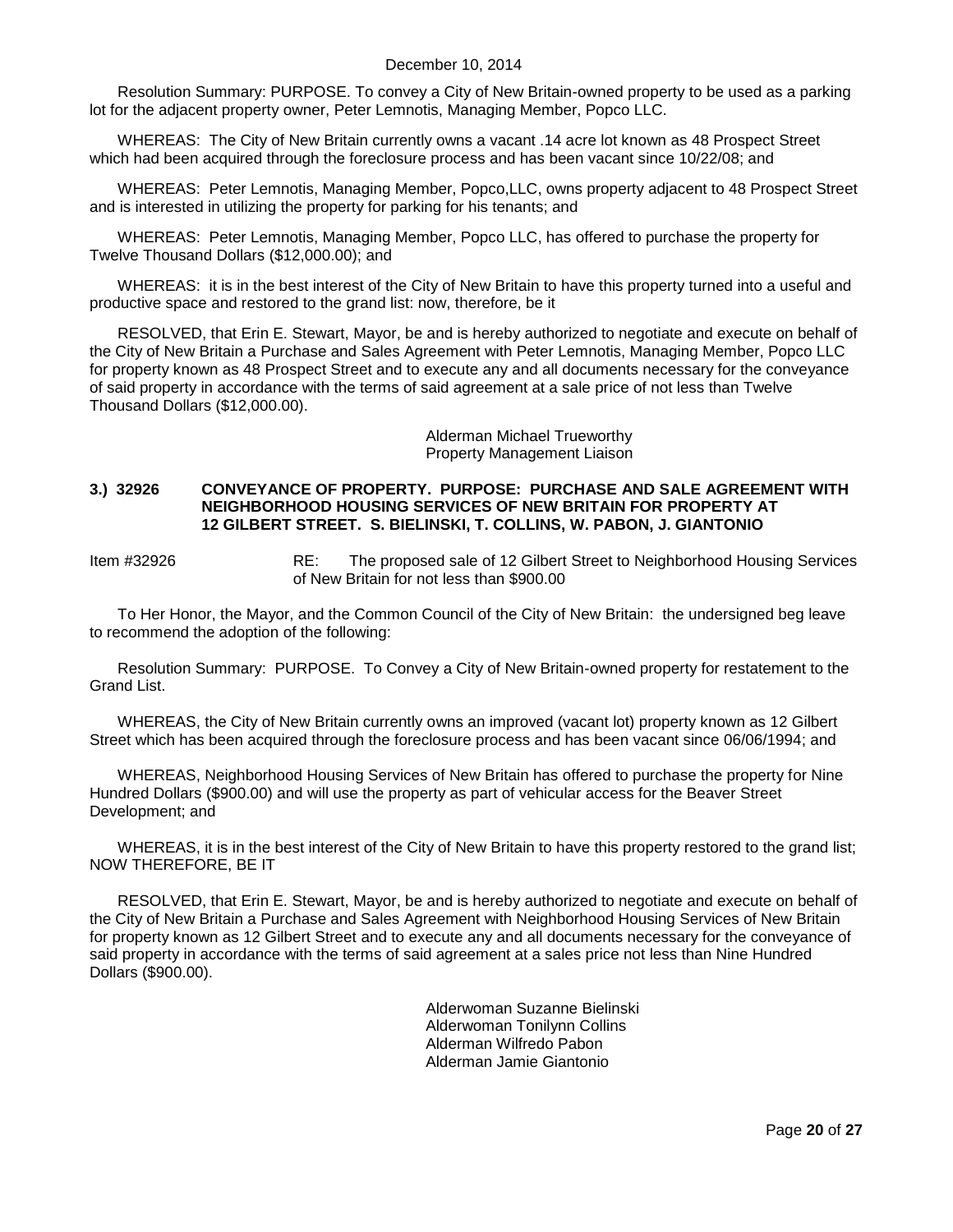#### **4.) 32927 CONVEYANCE OF PROPERTY. PURPOSE: PURCHASE AND SALE AGREEMENT WITH NEIGHBORHOOD HOUSING SERVICES OF NEW BRITAIN FOR PROPERTY AT 14 GILBERT STREET. S. BIELINSKI, T. COLLINS, W. PABON, J. GIANTONIO**

Item #32927 RE: The proposed sale of tax liens on 14 Gilbert Street to Neighborhood Housing Services of New Britain for not less than \$4,500.00

To Her Honor, the Mayor, and the Common Council of the City of New Britain: the undersigned beg leave to recommend the adoption of the following:

Resolution Summary: PURPOSE. To Convey a City of New Britain-owned property for restatement to the Grand List.

WHEREAS, the City of New Britain currently owns the tax lien on an improved property known as 14 Gilbert Street; and

WHEREAS, Neighborhood Housing Services of New Britain has offered to purchase the tax liens on the property for Four Thousand Five Hundred Dollars (\$4,500.00) and will use the property as part of vehicular access for the Beaver Street Development; and

WHEREAS, it is in the best interest of the City of New Britain to have this property restored to the grand list; NOW THEREFORE, BE IT

RESOLVED, that Erin E. Stewart, Mayor, be and is hereby authorized to negotiate and execute on behalf of the City of New Britain a Purchase and Sales Agreement with Neighborhood Housing Services of New Britain for the tax liens on property known as 14 Gilbert Street and to execute any and all documents necessary for the conveyance of said property in accordance with the terms of said agreement at a sales price not less than Four Thousand Five Hundred Dollars (\$4,500.00).

> Alderwoman Suzanne Bielinski Alderwoman Tonilynn Collins Alderman Wilfredo Pabon Alderman Jamie Giantonio

## **NEW RESOLUTIONS**

#### **5.) ITEM # SEASONS GREETINGS. ALL MEMBERS OF THE COMMON COUNCIL**

Item# RE: SEASONS GREETINGS

To Her Honor, the Mayor, and the Common Council of the City of New Britain: the undersigned beg leave to recommend the adoption of the following:

WHEREAS; we rejoice with our families during the holiday season and this is the time of year when we reflect on traditional values and what is truly worthwhile in our lives; and

WHEREAS; families and friends gather to reflect on the past year and look forward with hope to the New Year; NOW, THEREFORE, BE IT

RESOLVED; by the Common Council of the City of New Britain that the Common Council expresses its sincere wish for a Holiday of Peace, Love, Hope, Joy and Happiness and a Happy, Healthy, Prosperous New Year to all the citizens of New Britain.

| Alderwoman Suzanne Bielinski                   | Alderwoman Eva Magnuszewski      |
|------------------------------------------------|----------------------------------|
| <b>President Pro-Tempore</b>                   | <b>Assistant Majority Leader</b> |
| Alderwoman Tonilynn Collins<br>Majority Leader | Alderman Don Naples              |
| Alderman Wilfredo Pabon                        | Alderman Adam Platosz            |
| <b>Minority Leader</b>                         | <b>Assistant Majority Leader</b> |
|                                                | Alderman Daniel Salerno          |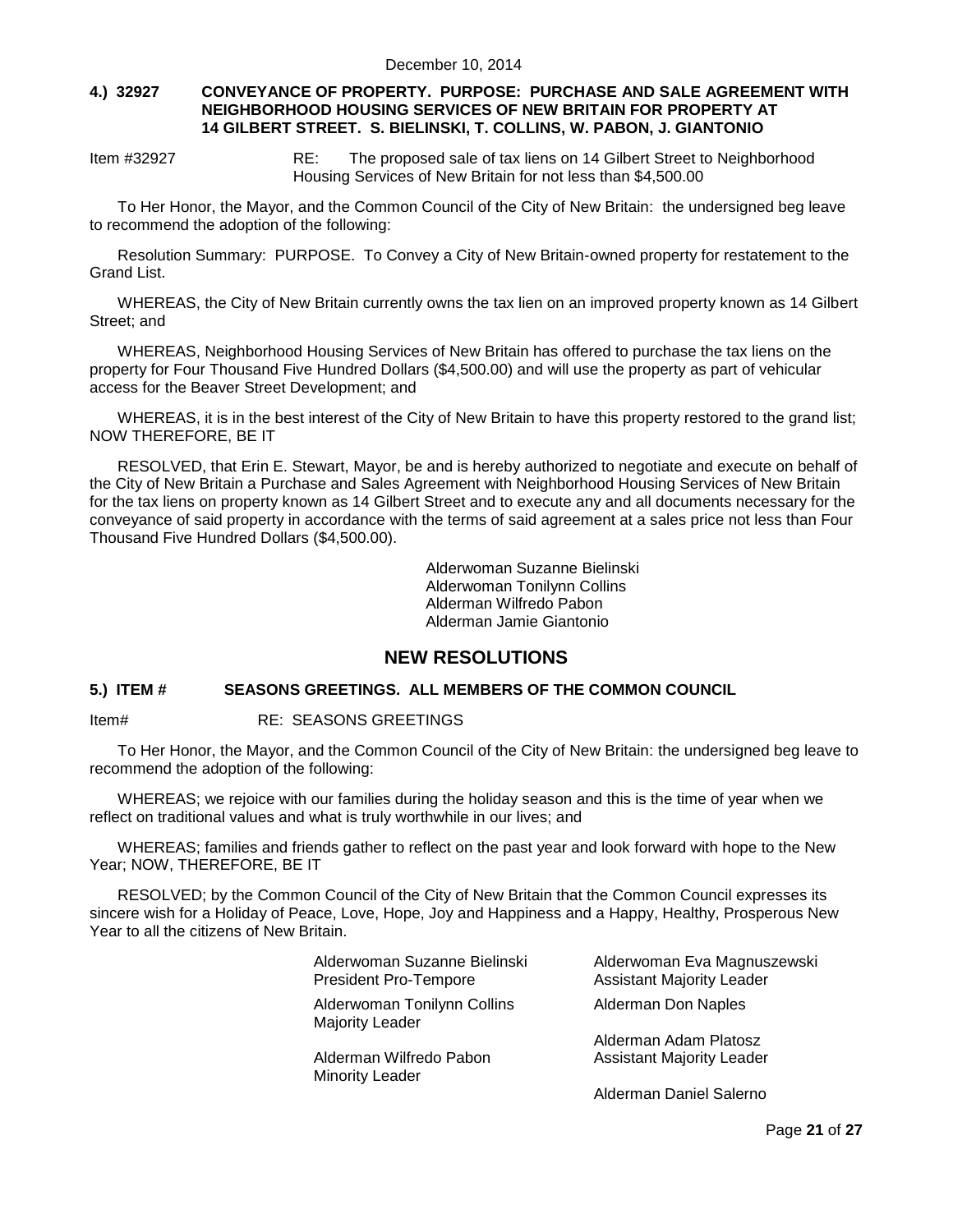| December 10, 2014                                            |                             |  |
|--------------------------------------------------------------|-----------------------------|--|
| Alderman Jamie Giantonio<br><b>Assistant Minority Leader</b> | Alderman Louis Salvio       |  |
| Alderwoman Shirley Black                                     | Alderman Emmanuel Sanchez   |  |
| Alderman Carlo Carlozzi, Jr.                                 | Alderman Robert Smedley     |  |
| Alderman David DeFronzo                                      | Alderman Michael Trueworthy |  |

#### **6.) ITEM # BEAVER STREET RECONSTRUCTION PROJECT NO 88-174. PURPOSE: ENVIRONMENTAL LAND USE RESTRICTION FOR THE PROPERTY FORMERLY KNOWN AS 246 BEAVER STREET. C. CARLOZZI, JR., E. MAGNUSZEWSKI, D. NAPLES, E. SANCHEZ**

Item # RE: Environmental Land Use Restriction 246 Beaver Street

To Her Honor, the Mayor, and the Common Council of the City of New Britain: the undersigned beg leave to recommend the adoption of the following:

WHEREAS, the State of Connecticut Department of Transportation as part of the Beaver Street Reconstruction Project No. 88-174 conveyed 246 Beaver Street to the City of New Britain; and

WHEREAS, the City of New Britain would like to Implement an Environmental Land Use Restriction on this property which would allow closure in its current state for environmental purposes without requiring the City to incur additional expenses for excavation and possible remediation; and

WHEREAS, as part of the process the City of New Britain will be required to apply for an Environmental Land Use Restriction for the review and approval by the Connecticut Department of Energy and Environmental Protection which will then be recorded on the New Britain Land Records; now therefore be it

RESOLVED, that Erin E. Stewart, Mayor, be and is hereby authorized to execute all documents related to the Environmental Land Use Restriction for the property formally known as 246 Beaver Street.

> Ald. Carlo Carlozzi, Jr. Ald. Eva Magnuszewski Ald. Don Naples Ald. Emmanuel Sanchez

#### **7.) ITEM # NEW BRITAIN BIKE TRAILS TO HARTFORD CTFASTRAK BUSWAY GRANT. PURPOSE: ASSIST IN THE CONNECTION OF A.W. STANLEY PARK, STANLEY QUARTER PARK, WALNUT HILL PARK AND WILLOW BROOK PARK TO CTFASTRAK FOR RECREATIONAL AND LEISURE PURPOSES. S. BLACK, D. DEFRONZO, J. GIANTONIO, E. MAGNUSZEWSKI, D. SALERNO**

Item # RE: New Britain Bike Trails to Hartford Fasttrack Busway Grant

To Her Honor, the Mayor, and the Common Council of the City of New Britain: the undersigned beg leave to recommend the adoption of the following:

PURPOSE: The Parks, Recreation and Community Services Department submitted a grant to the Department of Energy and Environmental Protection for the purpose of assisting in the connection of A.W. Stanley Park, Stanley Quarter Park, Walnut Hill Park and Willow Brook Park to CTFastrak for recreational and leisure purposes, and

WHEREAS, its intent is to paint bike lanes on City streets, provide proper signage for bike lanes, install bike racks where appropriate, bring notoriety to New Britain for working with the CTFastrak system for recreational purposes, and to create a grand opening special event to market and educate residents on the benefits of gravitating toward a bike and pedestrian friendly community, and

WHEREAS, the Department of Energy and Environmental Protection awarded a grant to the Recreation and Community Services Department for all costs associated within the scope of work involved in the project, and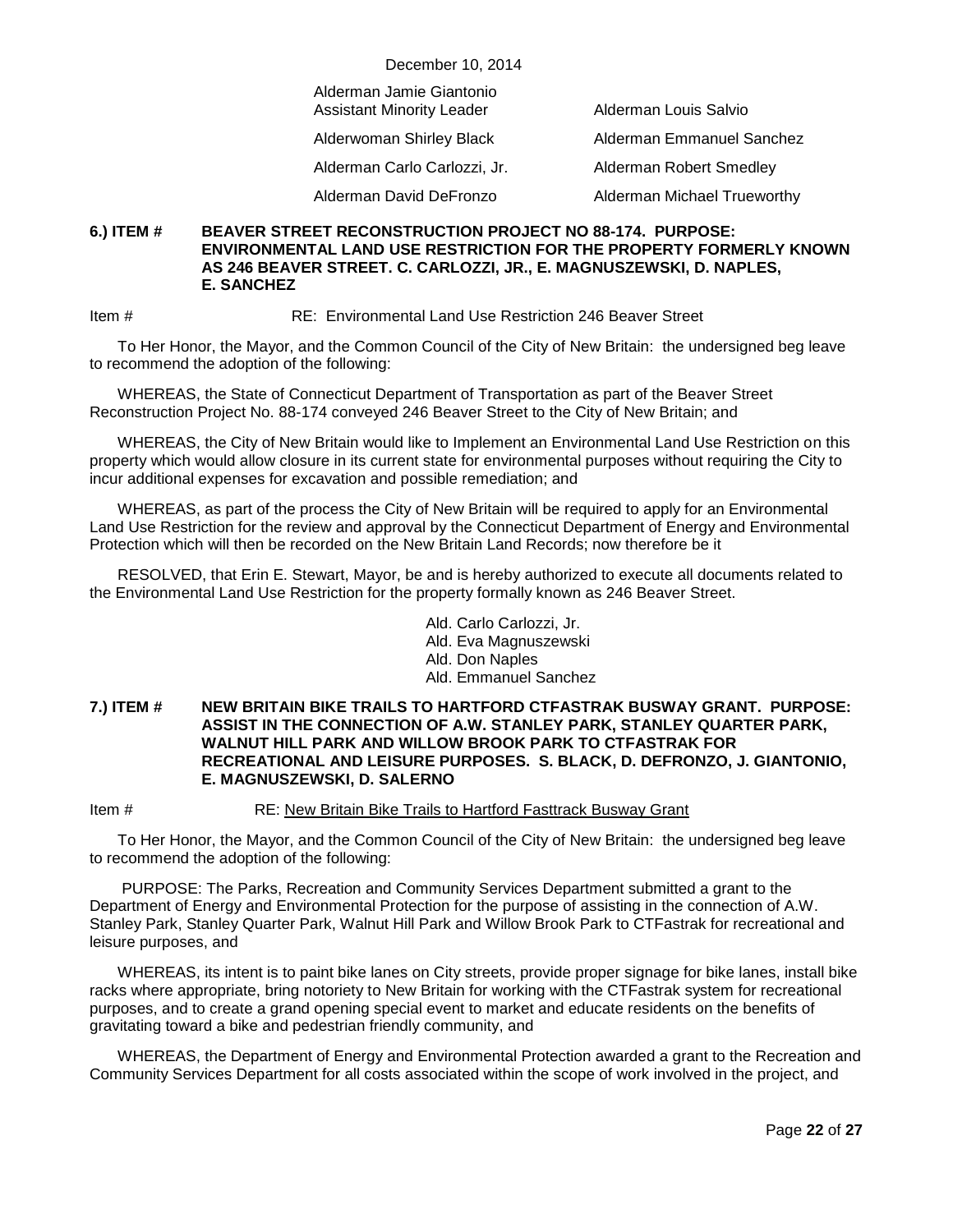WHEREAS, the cost of the design which has already been completed by TO Design has been accepted by the State as the City's portion of the in-kind services,

THEREFORE BE IT RESOLVED, that Erin Stewart, Mayor of New Britain, is empowered and authorized to execute and deliver on behalf of the City of New Britain, the New Britain Bike Trails to Hartford CTFastrak Busway grant contract with the State of Connecticut, Department of Energy and Environmental Protection, and to affix the City seal upon this resolution.

> Alderwoman Shirley Black Alderman David DeFronzo Alderman Jaime Giantonio Alderwoman Eva Magnuszewski Alderman Daniel Salerno

#### **8.) ITEM # LOCAL 871 – NEW BRITAIN FEDERATION OF TEACHERS. PURPOSE: APPROVAL OF AGREEMENT BETWEEN THE CITY OF NEW BRITAIN AND LOCAL 871. W. PABON, J. GIANTONIO, D. SALERNO, E. SANCHEZ**

Item # RE: Local 871 - New Britain Federation of Teachers

To Her Honor, the Mayor, and the Common Council of the City of New Britain: the undersigned beg leave to recommend the adoption of the following:

APPROVAL OF AGREEMENT BETWEEN THE CITY OF NEW BRITAIN AND LOCAL 871 – THE NEW BRITAIN FEDERATION OF TEACHERS

WHEREAS, the City of New Britain and Local 871 have concluded negotiations and reached a tentative agreement for collective bargaining covering the period of July 1, 2015 to June 30, 2018; and

WHEREAS, local 871 members have ratified the tentative agreement; and

WHEREAS, action is required by the Common Council of the City of New Britain in accordance with the Code of Ordinances of the City of New Britain and Connecticut General Statutes; NOW, THEREFORE, BE IT

RESOLVED, that the proposed agreement between the City of New Britain and Local 871 be and hereby is approved by the Common Council of New Britain.

> Ald. Wilfredo Pabon Ald. Jamie Giantonio Ald. Daniel Salerno Ald. Emmanuel Sanchez

#### **9.) ITEM # GRANT FUNDED PERSONNEL PERFORM SERVICES WITHIN THE HEALTH DEPARTMENT. PURPOSE: MINIMIZING THE RISK OF SEXUALLY TRANSMITTED DISEASES THROUGH AWARENESS, IDENTIFICATION, TREATMENT AND INTERVENTION. A. PLATOSZ**

Item # RE: Health and Building Services Department

To Her Honor, the Mayor, and the Common Council of the City of New Britain: the undersigned beg leave to recommend the adoption of the following:

Program Objective: minimizing the risk of spreading sexually transmitted diseases through awareness, identification, treatment and intervention. Grant funded personnel perform services within the Health Department and throughout the City of New Britain in order to promulgate the program plan. The initial year of grant funding was July 1980.

Local Program Operation Department: Health, under the supervision of the Director.

WHEREAS, the control of sexually transmitted diseases remains a core public health function in the City of New Britain and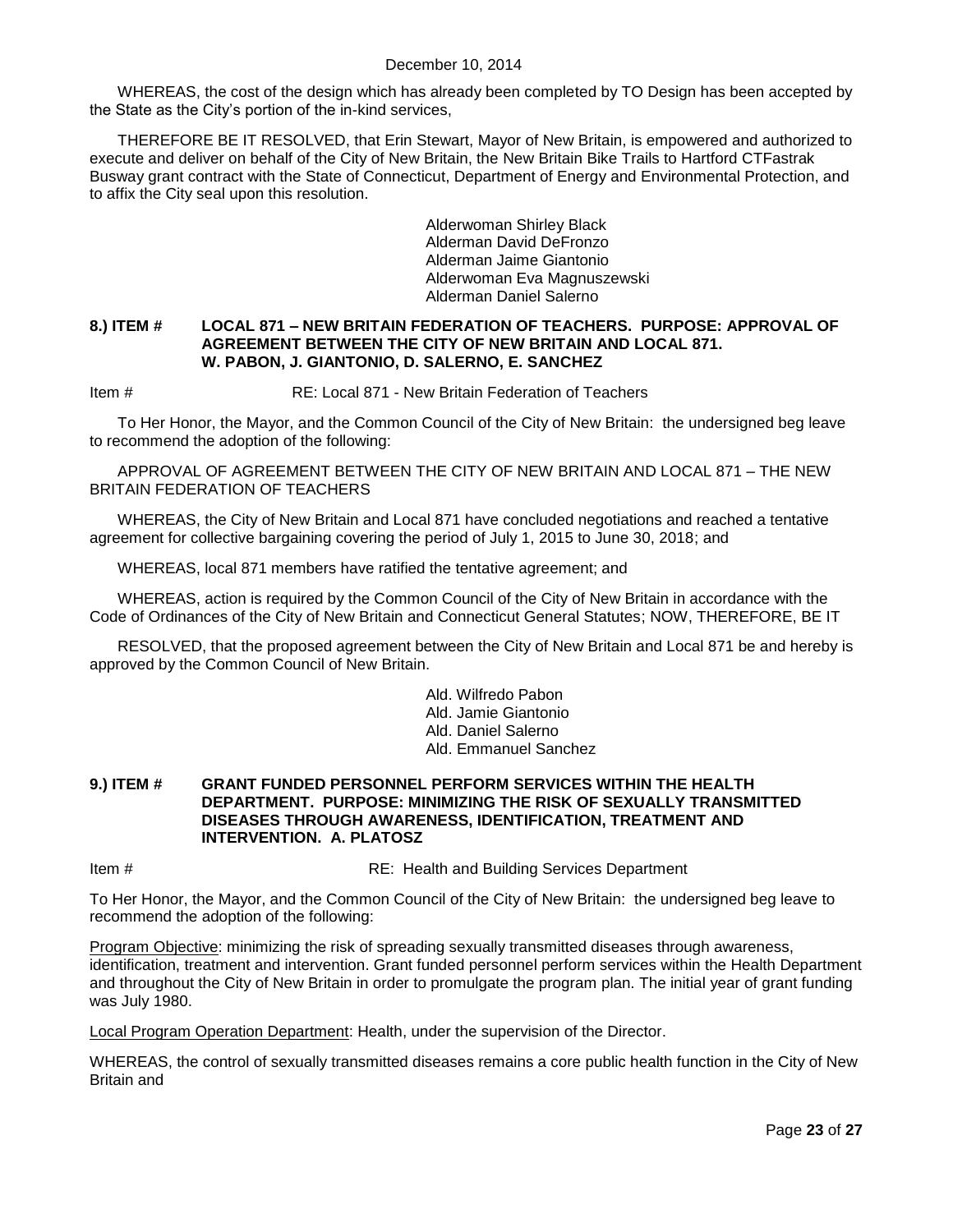WHEREAS; the New Britain Health Department has an existing contract with the State Department of Public Health to provide services under their Sexually Transmitted Disease Control Program

WHEREAS; the State Department of Public Health has issued a contract amendment to increase funding based on the State's adopted budget for fiscal year 2014-2015.

WHEREAS; in September, the State of Connecticut, Department of Public Health had notified the City that it was reducing the grant to \$12,565 from \$13,092 for fiscal year 2014-2015.

WHEREAS; the State of Connecticut, Department of Health has just notified the City that they are adjusting the award again for fiscal year 2014- 2015. They will be restoring the original grant award of \$13,092 and increasing the award amount by \$131 for a Cost of Living Adjustment. The adjusted award for fiscal year 2014-2015 is \$13,223.

THEREFORE BE IT RESOLVED, that The Mayor be authorized to sign the contract amendment agreement for this program and

THEREFORE BE IT FURTHER RESOLVED, that the Special Revenue Fund, STD Control Program #2015- 0004, be amended at this time for the purpose of recording all income and expenditure activity and reflect an authorized expenditure budget of \$13,223 and an anticipated income from the State of Connecticut of \$13,223 for fiscal year 07/01/014 through 06/30/15.

| FY 2014/15<br>St of CT    | SS. | 13,223.00 |
|---------------------------|-----|-----------|
|                           |     |           |
| <b>P/T Salaries</b>       |     | 12,429.00 |
| Medicare                  | \$  | 174.00    |
| Administration            | \$  | 500.00    |
| Fees & Membership         | \$  | 120.00    |
| <b>Total Expenditures</b> | S   | 13,223.00 |
|                           |     |           |

Alderman Adam Platosz

#### **10.) ITEM # OBESITY IN SCHOOL AGED CHILDRED. PURPOSE: AGREEMENT FOR SERVICES WITH UCONN CENTER FOR PUBLIC HEALTH AND HEALTH POLICY FOR DATA ANALYSIS SERVICES. A. PLATOSZ**

Item # RE: Health and Building Services Department Contract Authorization, Data Analysis Services

To Her Honor, the Mayor, and the Common Council of the City of New Britain: the undersigned beg leave to recommend the adoption of the following:

WHEREAS; a budget within special revenue fund #234 Preventative Health Services, was established with a grant from the Connecticut Department of Public Health to assess the prevalence and variables associated with obesity in school children at preschool, kindergarten, 6<sup>th</sup> and 9<sup>th</sup> grades in the City of New Britain. The grant includes available funding for data analysis services;

WHEREAS; Public Health research data analysis services are highly specific and we utilize UCONN Center for Public Health and Health Policy to provide these services;

WHEREAS; the Health Department would like to enter into an agreement for services with UCONN Center for Public Health and Health Policy, to provide the following services at a cost for the services of \$125/hr for up to 80 hours of service;

- Data management
- Descriptive, correlational and longitudinal analysis of the data
- Compile a detailed report of study findings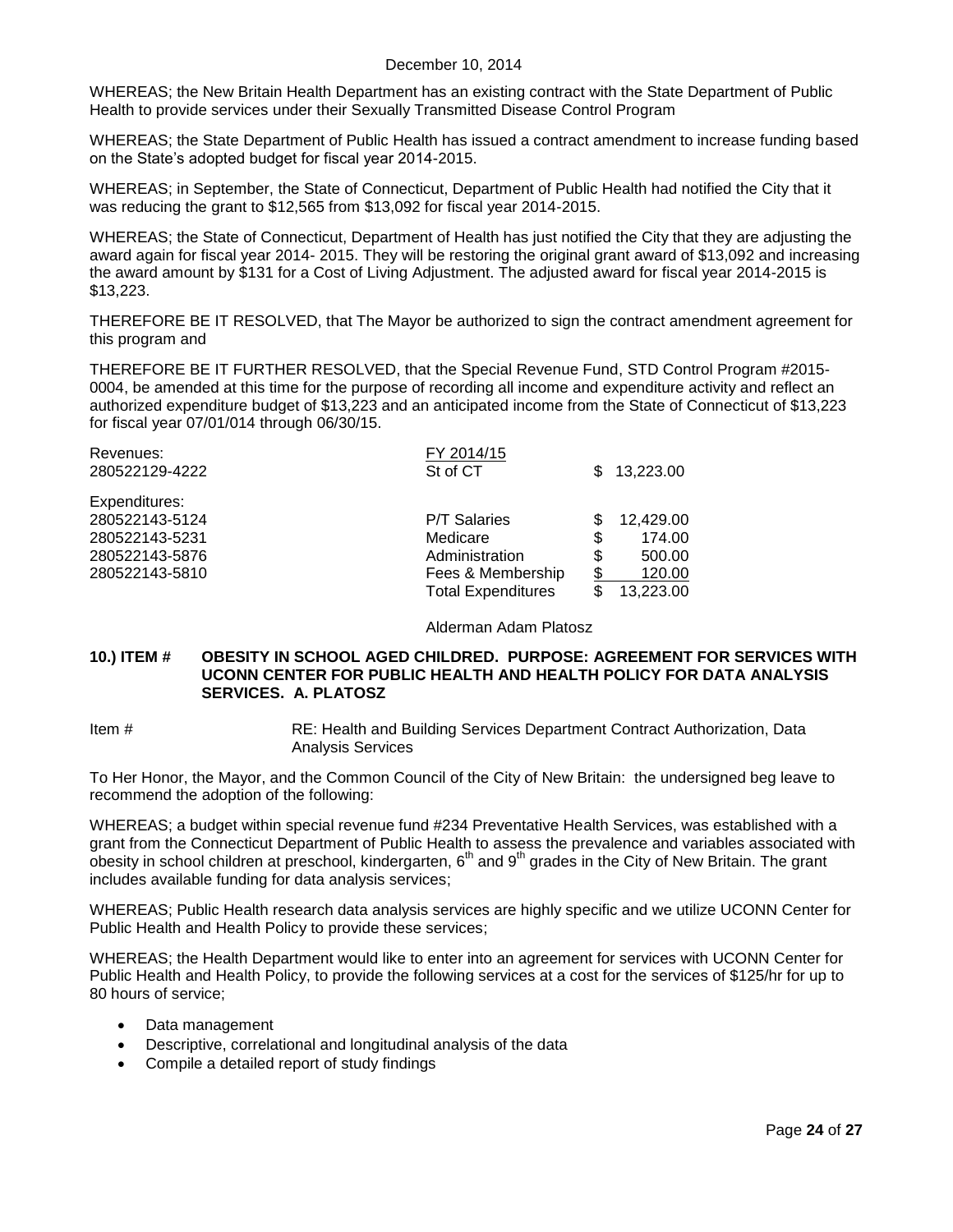THEREFORE, BE IT RESOLVED that the Purchasing Agent, or his designee, is hereby authorized to execute an agreement for services with the UCONN Center for Public Health and Health Policy, for the above services at the stated compensation.

BE IT FURTHER RESOLVED that the compensation comes from special revenue fund #234, Preventative Health Services.

#### Alderman Adam Platosz

#### **11.) ITEM # JOINT FUNDING AGREEMENT WITH THE U.S. DEPARTMENT OF INTERIORS. PURPOSE: WATER RESOURCES INVESTIGATION, INCLUDING COLLECTION AND ANALYSIS OF SURFACE WATER DATA AT THE STREAM-GAGING STATION LOCATED IN BURLINGTON. A. PLATOSZ**

Item # RE: Agreement Authorization, Water Resources Investigations

To Her Honor, the Mayor, and the Common Council of the City of New Britain: the undersigned beg leave to recommend the adoption of the following:

Whereas, the New Britain Board of Water Commissioners has participated for a number of years with the U.S. Department of the Interior in the water resources investigations, including collection and analysis of surface water data at the stream-gaging station located in Burlington; and,

Whereas, the project is jointly funded from Water Dept. and federal funds; for the period October 1, 2014 through September 30, 2015, funding for the program will be as follows:

| New Britain Water Department    | $\frac{1}{2}$ \$5,000 |
|---------------------------------|-----------------------|
| U.S. Department of the Interior | \$3,750               |

#### And,

Whereas, the Board of Water Commissioners at its November 6, 2014 meeting approved the program agreement; therefore, be it

Resolved, that the Board of Water Commissioners is hereby authorized to enter into a joint funding agreement with the U.S. Department of the Interior for the above-stated purpose.

> Ald. Adam Platosz Common Council Liaison - Water Dept.

#### **12.) ITEM # CONVEYANCE OF PROPERTY. PURPOSE: PURCHASE AND SALE AGREEMENT WITH RAYMOND J. AKOURY, COMMERCIAL DESIGN BUILDERS, LLC, FOR 57 COURT STREET. M. TRUEWORTHY**

Item # RE: Purchase and Sale Agreement with Raymond J. Akoury, Commercial Design Builders, LLC for 57 Court Street

To Her Honor, the Mayor, and the Common Council of the City of New Britain: the undersigned beg leave to recommend the adoption of the following:

Resolution Summary: PURPOSE. To convey a City of New Britain-owned property for rehabilitation and housing.

WHEREAS, the City of New Britain currently owns property known as 57 Court Street which had been acquired through the foreclosure process on 6/7/13; and

WHEREAS, Raymond J. Akoury, Commercial Design Builders, LLC, has offered to purchase the property for Forty Thousand Dollars (\$40,000.00) and will rehabilitate the condition of the building; and

WHEREAS, Raymond J. Akoury, Commercial Design Builders, LLC, is proposing to extensively upgrade and modernize the building and convert it into individual residential apartments; and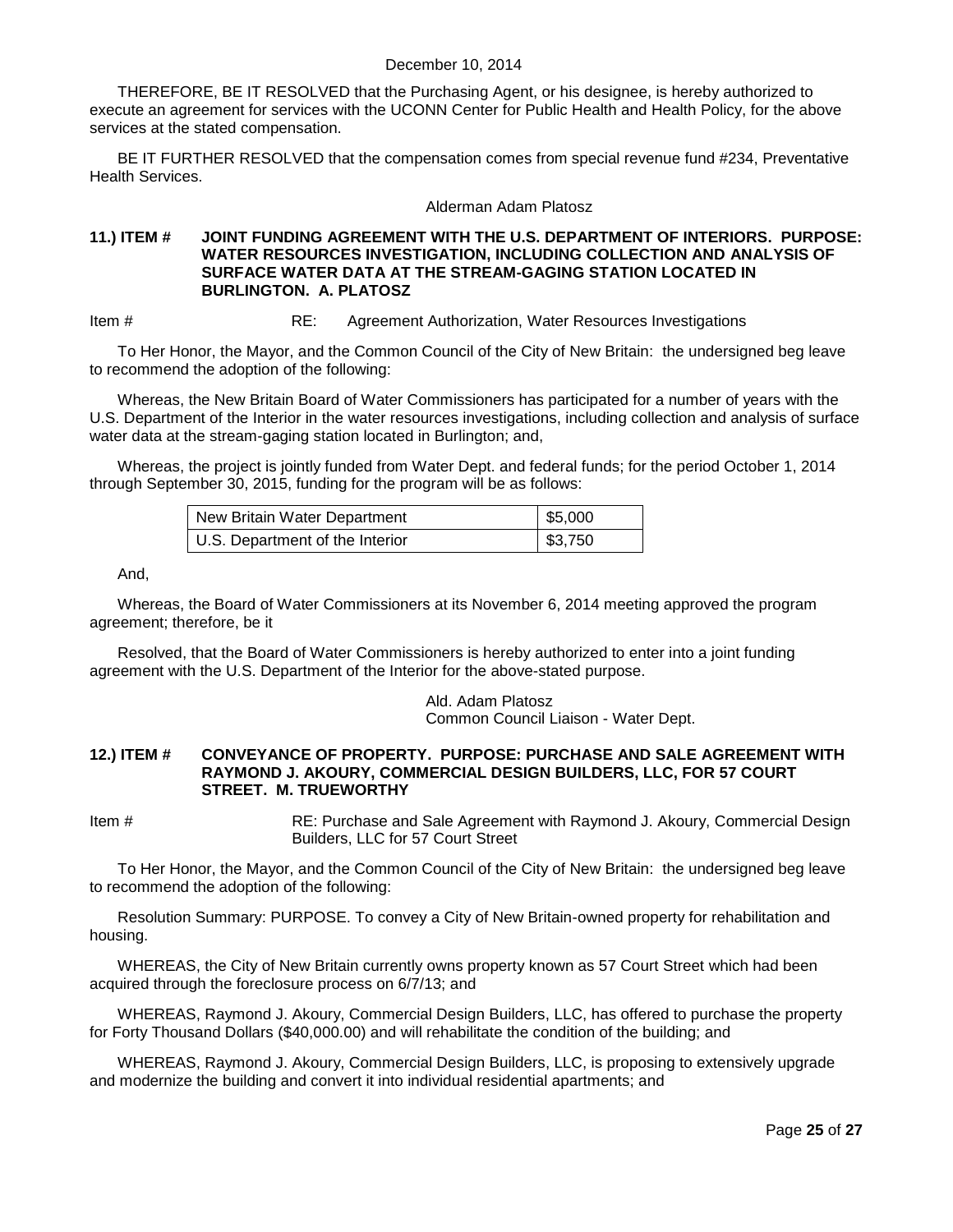WHEREAS, it is in the best interest of the City of New Britain to have this property rehabbed and restored to the grand list; now, therefore be it

RESOLVED, that Erin E. Stewart, Mayor, be and is hereby authorized to negotiate and execute on behalf of the City of New Britain a Purchase and Sales Agreement with Raymond J. Akoury, Commercial Design Builders, LLC, for property known as 57 Court Street and to execute any and all documents necessary for the conveyance of said property in accordance with the terms of said agreement at a sales price not less than Forty Thousand Dollars (\$40,000.00).

> Alderman Michael Trueworthy Property Management Liaison

#### **13.) ITEM # COVANTA BRISTOL, INC. PURPOSE: SETTLEMENT AGREEMENT FOR DAMAGES ASSOCIATED WITH THE 2014 TURBINE-GENERATOR OUTAGE AT THE BRISTOL RESOURCE RECOVERY FACILITY OPERATED BY COVANTA. C. CARLOZZI, JR., E. MAGNUSZEWSKI, D. NAPLES, E. SANCHEZ**

Item # RE: Settlement Agreement

To Her Honor, the Mayor, and the Common Council of the City of New Britain: the undersigned beg leave to recommend the adoption of the following:

WHEREAS, Covanta Bristol, Inc. ("Covanta", or "Company") and the City of Bristol, Connecticut, Town of Berlin, Connecticut, Town of Branford, Connecticut, Town of Burlington, Connecticut, Town of Hartland, Connecticut, City of New Britain, Connecticut, Town of Plainville, Connecticut, Town of Plymouth, Connecticut, Town of Prospect, Connecticut, Town of Seymour, Connecticut, Town of Southington, Connecticut, Town of Warren, Connecticut, Town of Washington, Connecticut and Town of Wolcott, Connecticut (each a "Municipality" and collectively the "Municipalities") have entered into the Municipal Solid Waste Disposal and Recycling Services Agreement dated as of December 21, 2012 ("Agreement");

WHEREAS, Covanta and the aforesaid Cities and Towns, collectively the "Contracting Communities" are parties to an Amended and Restated Service Agreement dated as of August 1, 1985, as amended; and

WHEREAS, the Bristol Resource Recovery Facility Operating Committee ("BRRFOC"), on behalf of the Contracting Communities, approached Covanta seeking remedy for damages associated with the February 2014 turbine-generator outage at the Bristol Resource Recovery Facility operated by Covanta, specifically for breach by the Company of §§ 3.01(b), 3.14, 5.11(g), and 5.11(h) of the Amended and Restated Service Agreement; and

WHEREAS, the Company and the BRRFOC disputed matters related to the alleged breach; and

WHEREAS, the parties arrived at a Settlement Agreement which provides for payment of monies to the Contracting Communities, and to the Bristol Facility Policy Board on behalf of the Municipalities; and

WHEREAS, the Settlement Agreement consists of remuneration under the Amended and Restated Service Agreement, as well as payments made under the First Amendment to the Municipal Solid Waste Disposal and Recycling Services Agreement by and among Covanta and the Municipalities; and

WHEREAS, such Settlement and the First Amendment are beneficial to the Contracting Communities, and a quorum of the Contracting Communities voted unanimously in favor of approving the Agreement at the BRRFOC Special Meeting held December 4, 2014;

NOW, THEREFORE, the City of New Britain, Common Council is duly assembled this 10<sup>th</sup> day of December, 2014, and Erin E. Stewart as its Mayor is authorized to execute the Settlement Agreement a nd the First Amendment to the Municipal Solid Waste Disposal and Recycling Services Agreement on behalf of City of New Britain.

> Alderman Carlo Carlozzi, Jr. Alderwoman Eva Magnuszewski Alderman Don Naples Alderman Emmanuel Sanchez